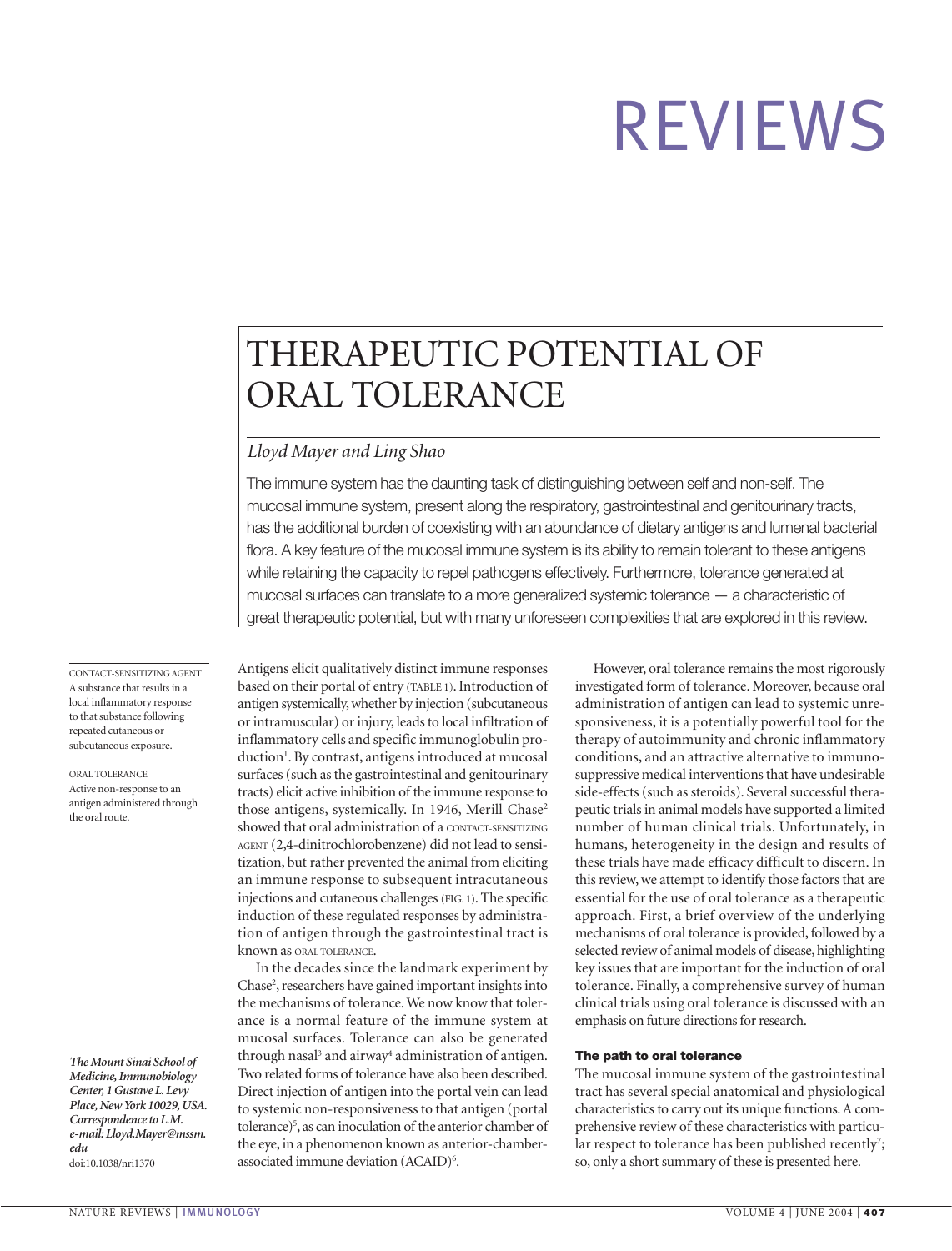|  |  |  | Table 1   Route of antigen administration affects immunological outcome |  |  |  |
|--|--|--|-------------------------------------------------------------------------|--|--|--|
|--|--|--|-------------------------------------------------------------------------|--|--|--|

| <b>Route of antigen</b><br>administration | Usual outcome    | <b>References</b> |
|-------------------------------------------|------------------|-------------------|
| Subcutaneous                              | Immunization     |                   |
| <b>Intramuscular</b>                      | Immunization     |                   |
| Injury                                    | Immunization     |                   |
| Intravenous                               | <b>Tolerance</b> | 120               |
| Mucosal<br>(oral, nasal and respiratory)  | Tolerance        | 3,4               |
| Portal vein                               | Tolerance        | 5                 |
| Anterior chamber of the eye               | Tolerance        | 6                 |

Introduction of antigen through different routes lead to distinct outcomes. Immunization is characterized by local inflammation and specific antibody production. Tolerance is characterized by inhibition of systemic immunity to the specific antigen being administered.

COMMENSAL BACTERIA Any one of the harmless or beneficial bacteria that colonize the small and large intestine.

Similar to the skin, the intestinal epithelium is a barrier to COMMENSAL BACTERIA and potential pathogens. Unlike the skin, however, the intestine must also be permeable to water and other nutrients. The unique nature of the mucosal immune response might be the consequence of a large antigenic burden of dietary antigens and commensal bacteria that are in constant contact with the intestinal epithelium. Damaging immune responses to these beneficial and/or harmless antigens must be prevented to maintain the integrity



Figure 1 | **Induction of oral tolerance. a** | Mice that are immunized subcutaneously and then boosted subcutaneously with antigen plus adjuvant, such as Freund's complete adjuvant or alum, show a robust *in vitro* cell-mediated and antibody response to the immunizing antigen. **b** | Mice that are first orally fed antigen, then immunized subcutaneously with antigen plus an adjuvant have reduced immune responses to that antigen after *in vitro* restimulation. **c** | Finally, T cells from mice that are fed antigen (low dose) can be transferred to naive mice. Immunization of mice that received the tolerized T cells results in the same reduced response as seen in the mice that were fed antigen orally. This shows that oral feeding of antigen can induce an active (but inhibitory) immune response that is mediated by T cells.

of the gut and allow for controlled nutrient absorption. Defects in this regulated state, such as immune responses to normal commensal flora, are thought to be an important contributing factor in the development of Crohn's disease — an inflammatory disorder of the gastrointestinal tract. This delicate balance in the gut between tolerance to innocuous antigens and immunity to pathogens is histologically recognized as controlled or physiological inflammation. As seen in FIG. 2, the external environment is separated from the lamina propria, which contains the largest collection of lymphoid tissue in the body, by a single layer of epithelium. The immune system at this interface is poised to react to insults, but remains tolerant to harmless or beneficial antigens. The decision to initiate immunity or tolerance integrates signals from several sources. For example, danger signals can be transmitted by receptors for pathogen-associated molecular patterns (PAMPs) known as pattern-recognition receptors (PRRs). These receptors, including the Toll-like receptors<sup>8</sup> and the NOD (nucleotide-binding oligomerization domain) family<sup>9</sup> of proteins, detect common motifs that are present on pathogens and can initiate an inflammatory cascade. Interestingly, these pathways seem to be dampened in the gut. In addition, the route by which antigens cross the epithelial-cell barrier is likely to dictate the type of immune response that is generated.

In the normal non-diseased intestine, most antigens must pass through the large surface area of the intestinal epithelium. Estimates of the absorptive area of the human small bowel reach  $200 \text{ m}^2$  (about the size of a tennis court)<sup>10</sup>. Intestinal epithelial cells might act as NON-PROFESSIONAL ANTIGEN-PRESENTING CELLS  $(APCs)^{11,12}$  (FIG. 2) and have the capacity to modulate local immune responses through the activation of  $CD8^+$  T cells<sup>13</sup>. Although in some circumstances CD8+ T cells have been reported to mediate suppression after oral administration of antigens<sup>14,15</sup>, many experiments have shown that CD8<sup>+</sup> T cells are dispensable for oral tolerance<sup>16-18</sup>. Antigens passing through intestinal epithelial cells might also be absorbed into capillaries that culminate in the portal vein, and early experiments in rats showed that surgical diversion of the portal vein (portal–caval shunt) abrogates tolerance<sup>19</sup>. Also, allogeneic tissue grafts are tolerated temporarily if donor splenocytes are injected through the portal vein simultaneously $20-22$ . Mouse models indicate that the mechanism of portal tolerance might involve the presence of  $NKL1+T$  CELLS<sup>23</sup>. So, one important pathway for tolerance might involve passing through intestinal epithelial cells, escaping capture by lamina-propria phagocytes and proceeding through blood capillaries to the liver.

Another important portal of entry for antigens are the organized lymphoid structures known as PEYER'S PATCHES (FIG. 2), which are distributed in the small bowel below specialized epithelial cells known as MICROFOLD CELLS (M cells). Although early studies supported a role for Peyer's patches in tolerance induction<sup>24–26</sup>, more recent studies have cast doubt on this concept. M cells are specialized to take up particulate antigens, whereas peptide presentation of orally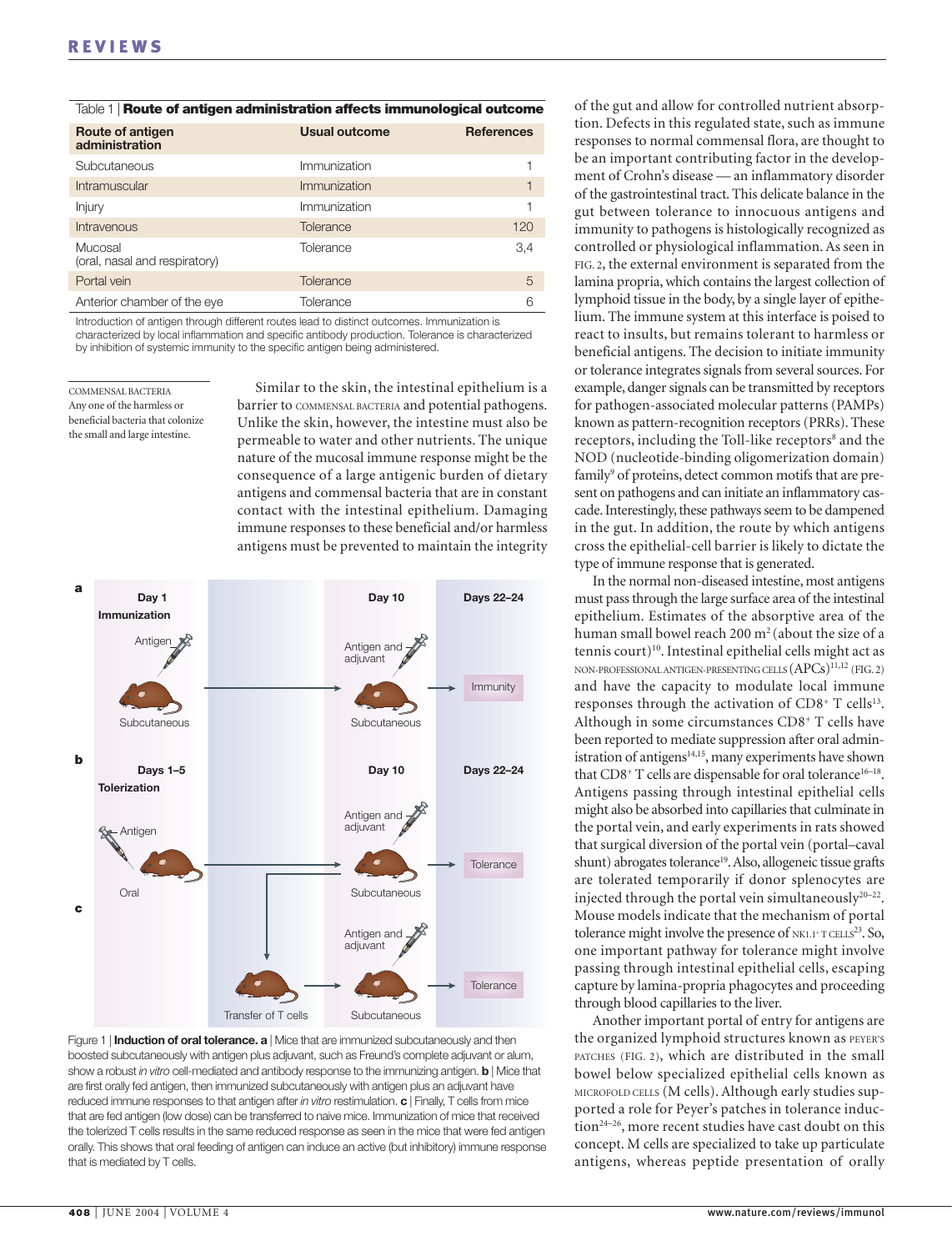administered soluble antigens occurs in the absence of Peyer's patches<sup>27</sup>. Mowat and colleagues<sup>28,29</sup> have shown that soluble antigens lead to systemic tolerance, whereas particulate antigens generally prime immune responses. Finally, ablation of Peyer's patches by genetic or pharmacological means does not affect tolerance<sup>30</sup>.

Alternatively, it has recently been shown that intestinal dendritic cells can intercalate between epithelial cells and sample antigens directly from the lumen<sup>31</sup> (FIG. 2). Interestingly, expansion of dendritic-cell populations with FMS-LIKE TYROSINE KINASE 3 LIGAND (FLT3L) leads to an enhancement of oral tolerance<sup>32</sup>. Antigen-carrying dendritic cells traffic through the lymphatics (lacteals) to the mesenteric lymph nodes $33,34$ . Genetic or pharmacological deletion of the mesenteric lymph nodes indicates that these structures are essential for oral tolerance, supporting a role for this pathway<sup>35</sup>.

The pathways by which antigen either passes through the epithelium into blood capillaries, or is carried by phagocytic cells to the mesenteric lymph nodes through lymphatics (taken up through M cells or captured by dendritic cells) ultimately converge at the spleen. This

**Epithelial-cell route Dendritic-cell route Dendritic-cell route** Epithelial cell <sub>0000000</sub>  $\subset$ Lamina **Lamina** Antigen C propria propria **d**  $\bullet$ Peptide–MHC  $\bullet$  $\bullet$ **TCR** Capillar Ò **a**  $\bullet$ T cell **Macrophage c** Dendritic cell Lymphatic  $\bullet$ **b** Lymphatic Ō Gut lumen  $\bullet$  $\overline{\bullet}$  $\overline{\bullet}$  $\overline{\circ}$  $\overline{\bullet}$  $\overline{\circ}$  $\bullet$ **M-cell route**  $\overline{\circ}$  $\circ$  $\overline{\bullet}$  $\overline{\circ}$  $|0|$  $\circ$  $\overline{\bullet}$  $\overline{\circ}$  $\overline{\circ}$ M cell  $\overline{\circ}$  $\overline{\circ}$  $\overline{\circ}$  $\overline{\bullet}$ Peyer's patch  $\delta$  $O/O$  $\bigcirc$  o o o  $\frac{1}{\frac{1}{\frac{1}{\sqrt{1}}}}$ Lamina propria Portal ve Lymphatic **Mesenteric** lymph node Liv Thoracic duct Systemic Spleen circulation

Figure 2 | **The path to oral tolerance.** Fed antigens can cross the intestinal epithelial-cell barrier in several ways. Antigens can be processed and presented on MHC molecules by intestinal epithelial cells (**a**) or cross through the epithelium, where they are absorbed into capillaries (**b**) that drain into the portal vein and the liver. Antigens can also be captured by macrophages (**c**) and carried to local draining lymph nodes in lymphatics. Dendritic cells have recently been shown to be capable of extending processes into the gut lumen (**d**), where they can capture antigen directly, which would then allow them to carry antigen to the local mesenteric lymph node in lymphatics. Each of these pathways ultimately converge at the spleen. It is possible that many redundant pathways exist to generate tolerance or that each individual pathway generates different forms of tolerance to specific antigens. TCR, T-cell receptor.

NON-PROFESSIONAL ANTIGEN-PRESENTING CELLS Cells that can be induced to express antigen-presenting molecules or non-classical antigen-presenting molecules. These cells also often lack expression of co-stimulatory molecules such as CD80 and CD86.

### NK1.1+ T CELLS

Recently, these cells have been shown to be restricted by the non-classical MHC class Ib molecule CD1d. These cells respond to the antigens α-galactosylceramide and glycerol-phosphatidylinositol in mice and have important functions in immunity against infections and malignancies.

#### PEYER'S PATCHES

Organized lymphoid structures in the small intestine, underlying M cells. Peyer's patches consist of a T-cell zone surrounding a B-cell zone, similar to germinal centres in lymph nodes.

#### MICROFOLD CELLS

(M cells). Specialized epithelial cells that have a characteristic shape with a deep basolateral pocket and little cytoplasm. This makes them efficient at transporting insoluble materials across the epithelial-cell barrier, where these antigens immediately encounter macrophages and dendritic cells.

#### FMS-LIKE TYROSINE KINASE 3 LIGAND (FLT3L). A cytokine that promotes the clonal expansion of dendritic cells *in vivo*.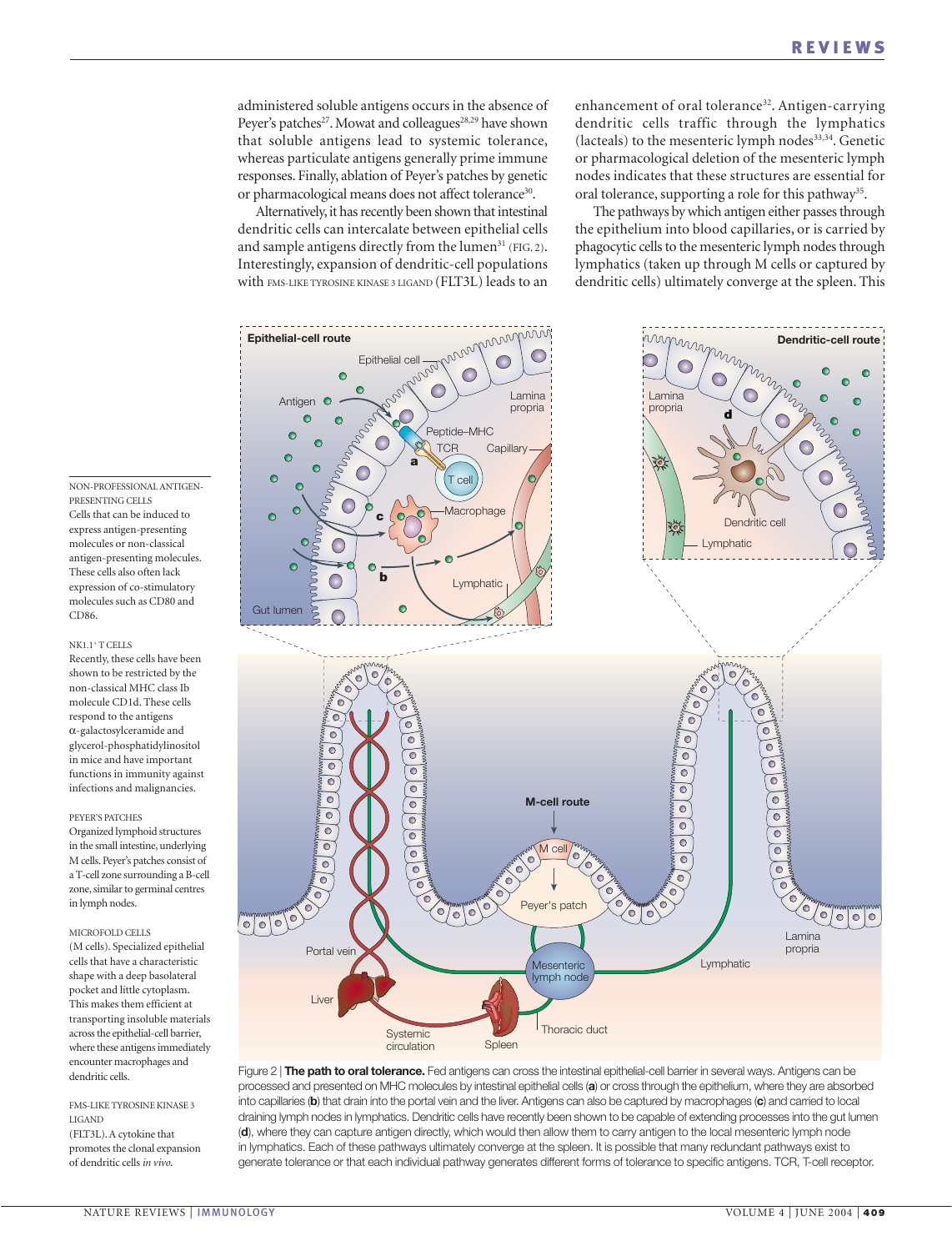

 $II - 10$  or TGF-β IL-10R or TGF-βR

> $\circ$   $\circ$  $\bullet$

PERIPHERAL TOLERANCE Potentially autoreactive T cells that have escaped negative selection in the thymus (central tolerance) can be deleted or anergized by one of several mechanisms. Deletion can be mediated by high-affinity T-cell receptor (TCR) crosslinking or by CD95–CD95L-mediated apoptosis. Anergy can occur when incomplete activation signals are sent through the TCR (low-affinity interactions) or when there is a lack of costimulation during activation.

#### ANERGY

A reversible immune hyporesponsiveness to antigen. Incomplete activation signals mediated by low-affinity T-cell receptor interactions or a lack of co-stimulation can lead to anergy. Anergy has been shown to be reversible by stimulation with antigen and interleukin-2.

TGF-βR cognate inhibitory receptors Regulatory T cell Effector T cell **Surface** TGF-β **Suppression:** through surface-bound immunosuppressive cytokines

**Suppression: through** 

**Suppression:** through secreted immunosuppressive cytokines

#### Figure 3 | **Potential mechanisms of oral tolerance.**

**|** of the T-cell receptor (TCR) with peptide–MHC complexes. **a** | The generation of an immune response requires ligation In the context of appropriate co-stimulatory molecules (CD80 and CD86) and cytokines, an active immune response is generated. **b** | However, with high doses of oral antigen, TCR crosslinking can occur in the absence of costimulation, or concurrently in the presence of inhibitory ligands (CD95 and CD95 ligand, CD95L), leading to immunosuppressive responses such as anergy or deletion. **c** | Low doses of oral antigen lead to the activation of regulatory T cells, which suppress immune responses by cognate interactions, and soluble (interleukin-10, IL-10, and transforming growth factor-β, TGF-β) or cell-surfaceassociated suppressive cytokines. R, receptor.

would implicate the spleen as a potential site for tolerance induction. Some evidence indicates that splenectomy abrogates oral tolerance in a model of autoimmune uveitis<sup>36</sup>. Interestingly, absence of the spleen also eliminates ACAID37,38. So, different modes of tolerance might share common features.

### **High- and low-dose tolerance**

In the 1960s, investigators studying the mechanisms of contact sensitization determined that systemic tolerance could be induced by administration of two widely separated doses of antigen<sup>39</sup>. In mice, we now know that oral tolerance occurs after either administration of a single high dose of antigen (>20 mg) or repeated exposure to lower doses  $(100 \text{ ng}-1 \text{ mg})^{40-42}$ . These two forms of tolerance, now termed high- and low-dose tolerance, are mediated by distinct mechanisms (FIG. 3).

Autoreactive cells that escape negative selection in the thymus (central tolerance) but then later encounter an abundance of self-antigen in the periphery may be either anergized or deleted in a process known as PERIPHERAL TOLERANCE. High doses of oral antigen can also induce lymphocyte ANERGY and/or deletion<sup>43,44</sup>. High-dose-induced deletion occurs by CD95 (FAS)-dependent caspase activation leading to apoptosis45. Interestingly, interleukin-12 (IL-12), a prototypical T helper 1 ( $T_H1$ )-cell-inducing cytokine, blocks the CD95 pathway and can block peripheral deletion in high-dose tolerance<sup>46</sup>. Anergy occurs through T-cell receptor (TCR) ligation with inadequate co-stimulation, either by cognate interactions between factors such as CD80 or CD86 on APCs with CD28 on T cells, or by soluble cytokines such as IL-2 (REF. 47).

Low-dose tolerance is now known to be mediated by active suppression of immune responses by T cells<sup>48</sup>. Specifically, the effector cells of low-dose tolerance have been shown by depletion, transfer and reconstitution studies to be mainly CD4+ T cells<sup>16,17,49</sup>. However, these CD4<sup>+</sup> T cells defy the classical categorization of  $T_H1$  and  $T<sub>u</sub>$ 2 cells and instead form a third broad grouping. Regulatory T cells that might have a role in oral tolerance can be divided into three subgroups: CD4+CD25+ regulatory T cells<sup>48,50,51</sup>,  $T_{1,3}$  cells<sup>52,53</sup> and TR1 cells<sup>54,55</sup>.

 $CD4+CD25+$  regulatory T cells ( $CD4+T$  cells that co-express high levels of IL-2 receptor α-chain, CD25) mature in the thymus<sup>56</sup>, are reactive to self-antigens in the periphery<sup>57</sup> and express the transcription factor forkhead box P3 (FOXP3)<sup>58,59</sup>. In humans, the importance of CD4+CD25+ regulatory T cells can be inferred from patients with a genetic defect in *FOXP3*. These patients develop a syndrome of immune dysregulation, polyendocrinopathy and enteropathy that is carried by the X chromosome  $(IPEX)^{60}$ . In mice, the importance of CD4+CD25+ regulatory T cells in oral tolerance is indicated by experiments in transgenic mice that express a TCR specific for ovalbumin<sup>48</sup>. Ovalbumin-specific-TCR-transgenic mice that are fed ovalbumin have an increased number of CD4+CD25+ regulatory T cells. These cells were further shown to express high levels of cytotoxic T lymphocyte antigen 4 (CTLA4), as well as the immunosuppressive cytokines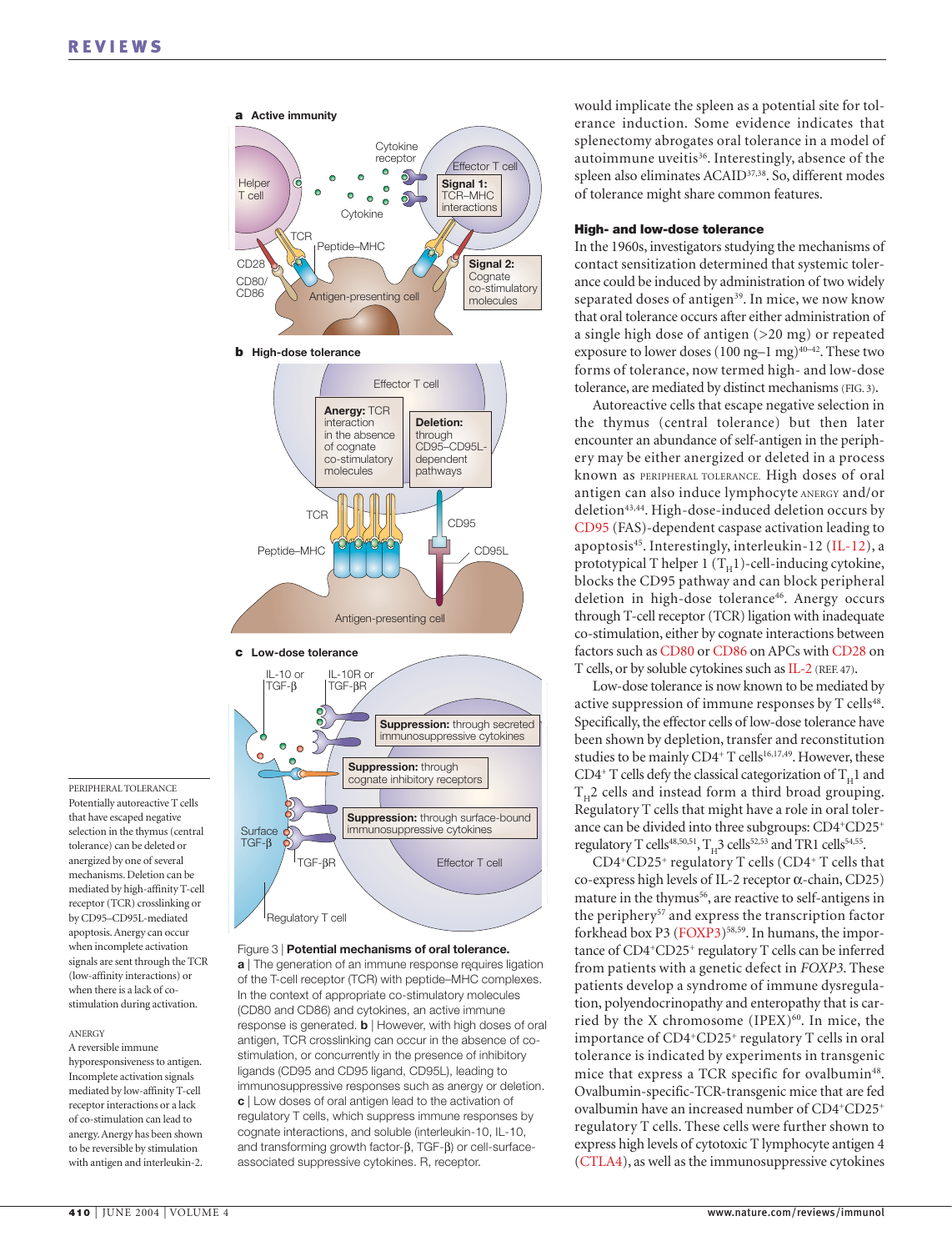| <b>Animal model</b>                                   | <b>Human</b><br>disease | <b>Induction</b>                                                                                                                                                     | <b>Effective oral antigens</b>                                                                                                           | Prophylactic<br>or therapeutic                  | <b>Dose</b>           | <b>References</b>         |
|-------------------------------------------------------|-------------------------|----------------------------------------------------------------------------------------------------------------------------------------------------------------------|------------------------------------------------------------------------------------------------------------------------------------------|-------------------------------------------------|-----------------------|---------------------------|
| Experimental<br>autoimmune<br>encephalomyelitis       | Multiple sclerosis      | Commonly induced by<br>injection of susceptible<br>animals with myelin proteins<br>plus pertussis toxin as<br>an adjuvant to permeabilize<br>the blood-brain barrier | Whole myelin, myelin basic<br>protein, proteolipoprotein,<br>myelin oligodendrocyte<br>glycoprotein, glatiramer<br>acetate (copolymer 1) | Prophylactic<br>Prophylactic<br>and therapeutic | High dose<br>Low dose | $42 - 44$<br>63,94,95,125 |
| Collagen-induced<br>arthritis                         | Rheumatoid<br>arthritis | Induced by injection of<br>type II collagen in adjuvant                                                                                                              | Collagen types II and IX,<br><b>HSP65</b>                                                                                                | Prophylactic                                    | Low dose              | 74                        |
| Adjuvant-induced<br>arthritis                         | Rheumatoid<br>arthritis | Induced by injection of<br>Freund's adjuvant,<br>bacterial products or HSPs                                                                                          | HSP60, HSP65, type II<br>collagen                                                                                                        | Therapeutic                                     | Low dose              | 114                       |
| Experimental<br>autoimmune uveitis                    | Autoimmune<br>uveitis   | Induced by immunization<br>with sequestered retinal<br>antigens or IRBP                                                                                              | Retinal S-antigen, IRBP,<br>HLA-B27 mimetope<br>(HLA-B27PD)                                                                              | Prophylactic                                    | Low dose              | 78,79,97                  |
| Experimental<br>autoimmune<br>myasthenia gravis       | Myasthenia<br>gravis    | Immunization with<br>acetylcholine receptor                                                                                                                          | Acetylcholine receptor                                                                                                                   | Prophylactic                                    | Low dose              | 77                        |
| Non-obese diabetic<br>mice                            | Type 1 diabetes         | Spontaneous destruction<br>of pancreatic islet cells                                                                                                                 | Insulin                                                                                                                                  | Prophylactic                                    | Low dose              | 90,98,99,121              |
| Rat insulin promoter<br><b>LCMV</b> diabetes<br>model | Type 1 diabetes         | Transgenic expression of<br>LCMV proteins under the rat<br>insulin promoter. Infection<br>with LCMV initiates disease                                                | Insulin                                                                                                                                  | Prophylactic                                    | Low dose              | 101                       |
| Middle cerebral<br>artery occlusion                   | <b>Stroke</b>           | Surgical occlusion of the<br>middle cerebral artery                                                                                                                  | Myelin basic protein                                                                                                                     | Prophylactic                                    | Low dose              | 64                        |
| LDL-receptor-<br>deficient mice                       | Atherosclerosis         | Mice lacking the LDL receptor HSP65<br>are fed a high-fat diet                                                                                                       |                                                                                                                                          | Prophylactic                                    | Low dose              | 65,66                     |
| <b>Tissue transplant</b>                              | Tissue transplant       | Surgical transplantation of<br>allogeneic tissue                                                                                                                     | Donor cells, donor MHC<br>proteins                                                                                                       | Prophylactic                                    | Low dose              | 80,92                     |

Several common models are used to study oral tolerance. Models are prophylactic if the regimen of oral feeding is begun prior to induction or onset of clinical disease, whereas they are therapeutic if oral tolerance is initiated after induction or onset of disease. Low doses correspond to <1 mg per day, whereas >1 mg per day is considered a high dose. This division is based on studies with myelin proteins in experimental autoimmune encephalomyelitis and might not accurately reflect doses with other antigens in other disease models. HSP, heat-shock protein; IRBP, interphotoreceptor retinoid-binding protein; LCMV, lymphocytic choriomeningitis virus; LDL, low-density lipoprotein.

> IL-10 and transforming growth factor- $β$  (TGF- $β$ ). Further work has shown that an important mechanism of action of CD4+CD25+ T cells might involve the expression of cell-surface-bound TGF-β, which can act as a cognate suppressive factor<sup>61</sup> (although other groups have not reproduced these findings).

Table 2 | **Oral tolerance in animal models of disease**

TGF-β-secreting  $T<sub>H</sub>$ 3 cells have also been implicated in oral tolerance. These cells were found to be increased in patients with multiple sclerosis who are fed myelin compared with non-fed patients<sup>52,53</sup>. Finally, TR1 cells are activated by chronic alloantigen stimulation and require IL-10 for their growth as well as to suppress inflammation in mouse models of inflammatory bowel disease<sup>54,55</sup>, but their contribution to oral tolerance is unclear. An intriguing feature shared by each of these subtypes of regulatory T cell is that, although they can be activated in an antigen-specific manner, based on their mechanism of action — suppressive cytokines and cell-surface ligands — they can suppress immune responses in the immediate surrounding area in an antigen non-specific manner. This phenomenon is known as BYSTANDER SUPPRESSION.

BYSTANDER SUPPRESSION Antigen non-specific inhibition of the immune response by virtue of temporal and physical proximity to regulatory cells.

The ability to control this phenomenon is a potentially powerful therapeutic tool for controlling autoimmune/inflammatory conditions. Some examples of these are listed in TABLE 2.

**Oral tolerance in animal models of human disease** A resurgence of interest in oral tolerance followed the finding that oral administration of autoantigens could prevent and/or ameliorate disease activity in animal models of rheumatoid arthritis<sup>62</sup> and multiple sclerosis<sup>63</sup>. Soon afterwards, investigators began to report similar results in other autoimmune diseases, as well as in models of allograft rejection. Oral tolerance has even shown beneficial effects in several non-autoimmune inflammatory applications such as atherosclerosis and stroke<sup>64–66</sup>. Several themes have emerged from these studies that might prove important for the application of oral tolerance in humans.

*Dose.* Independent of the model system, prevention of disease by low-dose oral tolerance occurs in a surprisingly narrow dose range. In experimental autoimmune encephalomyelitis (EAE) models, for example, prophylactic low doses of myelin basic protein (MBP) span a one log range (100–1000 µg)40. Higher doses of antigen can also protect a naive animal if administered before the onset or initiation of disease, probably through anergy or deletion of autoreactive cells<sup>45,67</sup>. Low doses are thought to be required to generate regulatory cells that are crucial for downmodulating ongoing inflammation<sup>68</sup>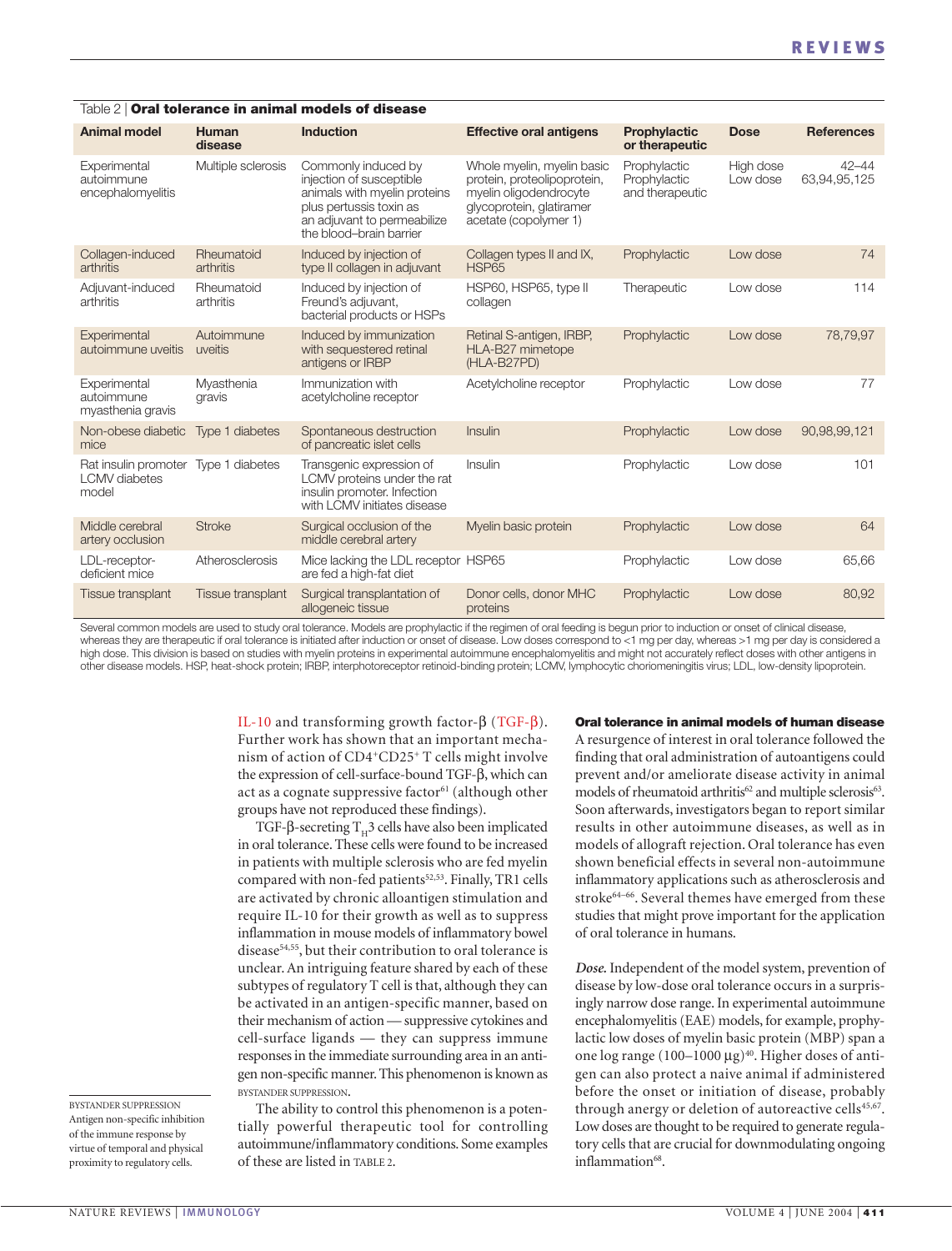Closely associated with the issue of dose is antigen digestion and absorption by the intestine. Barone and colleagues<sup>69</sup> showed that protecting the model antigen — in this case, ovalbumin — from digestion, by encapsulation in water-soluble acrylic microspheres, can interrupt established tolerance. Also, in a mouse model of food allergy, Untersmayr *et al.*<sup>70</sup> showed that mice had an increased propensity to food allergy when fed parvalbumin (derived from fish) together with an oral antacid. Tolerance might require gastric and gut lumenal pre-processing of antigen to create the appropriate tolerogenic epitopes, or alternatively, these studies might have involved the delivery of antigen doses that are unsuitable for tolerance induction in the intestine.

*Antigen selection.* Although the dose of antigen is crucial, the actual antigen used to induce tolerance can be variable in a particular disease. Several groups have now shown that feeding any one of the major myelin components — MBP, myelin oligodendrocyte glycoproteins (MOGs) or proteolipoprotein (PLP) — can protect susceptible animals from the development of EAE71,72. Models of type-II-collagen-induced arthritis can be ameliorated by feeding bacterial heat-shock protein 65 (HSP65)<sup>73</sup> or type IX collagen<sup>74</sup>. Models of adjuvant-induced arthritis can be prevented by the feeding of collagen<sup>75</sup>.

Reinforcing the role of administration route in generating unique immune responses, even the immunodominant pathogenic peptide of MBP (NAc1–11) can act as a tolerogen when administered orally76, as can the immunodominant epitopes of the acetylcholine receptor in experimental autoimmune myasthenia gravis<sup>77</sup> and retinal S-antigen in experimental autoimmune uveitis<sup>78,79</sup>.

MBP has also been used to protect animals in a model of stroke. Inflammatory infiltration after transient local ischaemia might contribute to the pathogenesis of stroke. As regulatory T cells can act in an antigen non-specific manner, generating these cells against the abundant central nervous system antigen MBP might provide protection against inflammation in the brain by bystander suppression. Indeed, mice fed low doses of MBP have smaller infarcts after carotid occlusion than mice fed ovalbumin or immunized systemically with MBP<sup>64</sup>.

In allogeneic transplants, donor MHC-derived peptides can prevent rejection of cardiac grafts<sup>80</sup>. Particularly in the case of allogeneic transplants, tolerogen flexibility is crucial. Although feeding allogeneic MHC antigens can prevent acute rejection, mismatched minor antigens can lead to chronic rejection<sup>80,81</sup>. To overcome this potential limitation, several groups have successfully induced graft tolerance by feeding a complex mixture of alloantigens such as donor splenocytes82-86, donor bone-marrow cells87, or donor epithelial or endothelial cells81,88. The myriad of antigens that can act as tolerogens indicates that developing generic therapies might be effective as an alternative to defining and using the specific autoantigen of the patient and allows for greater flexibility in preventing allograft rejection.

*Altered peptide ligands and peptide analogues.* MBP (NAc1–11)-specific TCR-transgenic mice are highly susceptible to the development of EAE after systemic immunization with MBP.Yet, the oral administration of NAc1–11 to these mice leads to tolerance rather than immunity<sup>76</sup>. Again, this experiment shows that the route of antigen administration clearly dictates the subsequent immune response. However, the mechanism by which the same cell can, in different microenvironments, mediate both disease and tolerance remains unclear. One possibility might be that the nature of the APC or the cytokine microenvironment is responsible for the distinct responses seen.Alternatively, the avidity of interaction between the TCR and peptide–MHC complexes can dictate the functional phenotype of the T cell.

In the periphery, high-avidity interactions between the TCR and peptide–MHC complexes can lead to the deletion of that T cell, whereas low-avidity contact is simply ignored. Optimal activation of a T cell resulting in clonal expansion and/or effector functions occurs in an intermediate range. Some evidence indicates that this paradigm also holds true for the induction of regulatory T cells<sup>89</sup>. Developing techniques to deliver a precise tolerogenic stimulus through the TCR might lead to more effective therapies.

One method to deliver the appropriate signal could be the use of closely related antigens or synthetically modified agents (altered peptide ligands and peptide analogues) that bind the TCR with slightly different avidity. Indeed, in two models of type 1 diabetes, non-obese diabetic (NOD) mice and RIP-LCMV mice (which express lymphocytic choriomeningitis virus proteins under control of the rat insulin promoter), the use of insulin β-chain derived from pigs, mice or humans protects these mice from disease with different efficiencies<sup>90</sup>. In a rat model of transplantation, Stepkowski *et al.*91,92 created an altered peptide ligand by fusing donor and recipient MHC class I proteins. After transplant, T cells from rats fed the chimeric MHC molecules showed decreased phosphorylation of ζ-chain-associated protein of 70 kDa (Zap70; downstream of the TCR) and diminished IL-2-mediated activation of signal transducer and activator of transcription 5 (Stat5) compared with rats fed donor MHC molecules alone. Cells activated by chimeric MHC molecules consequently produced greater amounts of IL-4 and reduced levels of the pro-inflammatory cytokines interferon-γ (IFN-γ) and IL-2.

Synthetic peptides such as glatiramer acetate (copolymer 1) also have tolerogenic activity in mouse EAE models. Copolymer 1 seems to act as a structural analogue of the immunodominant MBP epitope NAc1–11 (REF. 93). Interestingly, the outcome of oral administration of copolymer 1 compared with the native MBP peptide is a marked increase in secretion of the immunosuppressive cytokines IL-10 and TGF-β, and a concurrent decrease in production of the inflammatory cytokines IL-2 and IFN-γ, and subsequently greater protection from EAE94,95. Overall, altered peptide ligands and peptide analogues show great promise as therapeutic alternatives to native antigens.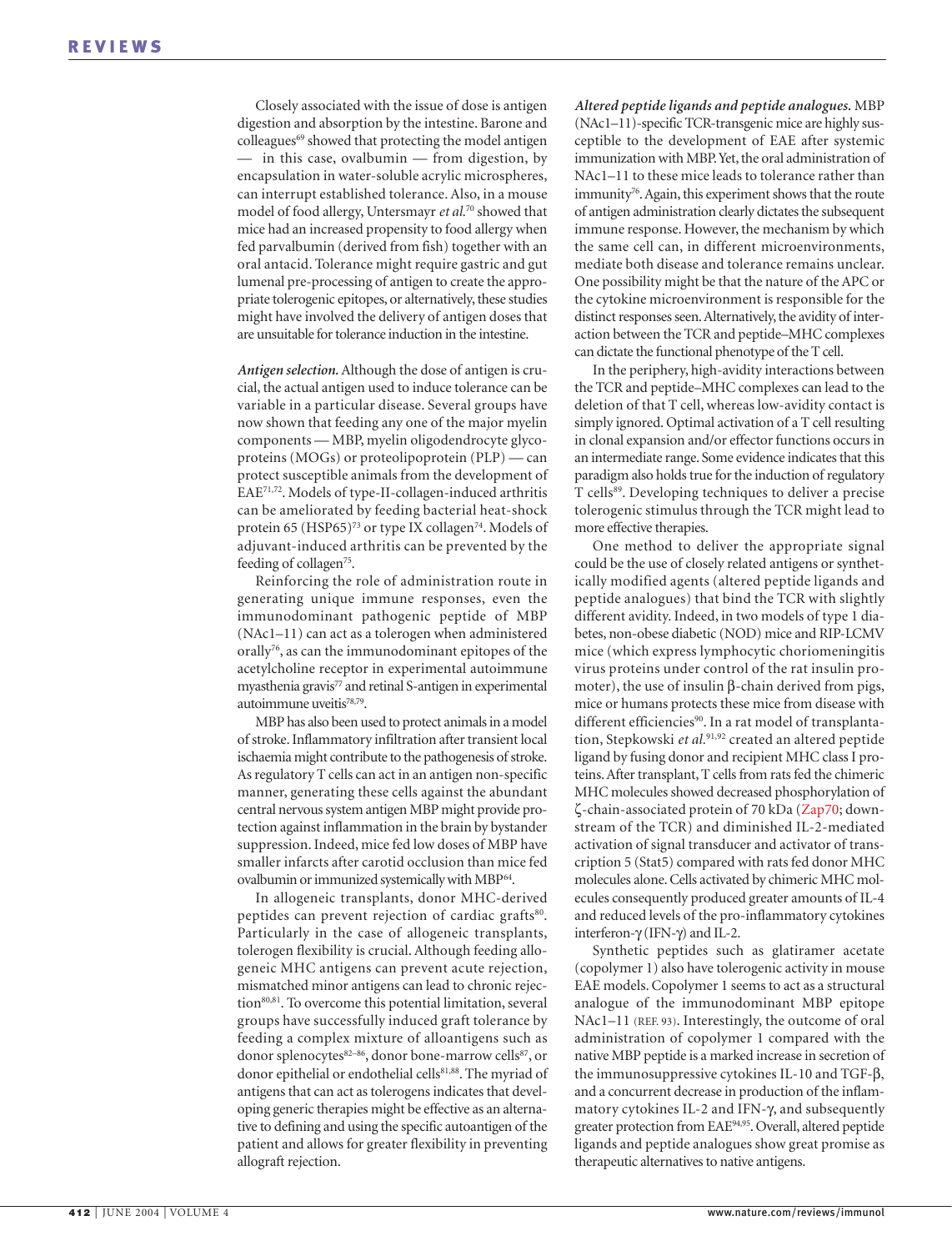One caveat to translating these encouraging findings to human disease lies in the genetic heterogeneity that is present in humans but not in experimental systems. As Hafler's group<sup>96</sup> demonstrated, small variations in MHC alleles (polymorphisms) can lead to distinct functional outcomes with the same ligand. In this study, several T-cell clones were selected for strong proliferative and cytotoxic capacity against a peptide presented on HLA-A\*0201. These clones when challenged with the peptide presented on closely related HLA-A2 molecules had diverse proliferative and cytotoxic responses. If similar genetic diversity can affect the generation of tolerogenic responses, designing altered peptide ligands or peptide analogues must also take into account HLA haplotypes.

Adjuvants. SYSTEMIC ADJUVANTS, such as alum or Freund's adjuvant, serve to enhance and propagate a peripheral immune response. In the setting of the tolerogenic mucosal immune system, an adjuvant might have the opposite effect to enhance inhibition of immune responses. One compound known to have this property is the B-subunit of cholera toxin.

The cholera holotoxin consists of two subunits, A and B. The A-subunit is responsible for the activation of adenyl cyclase, leading to ion and water secretion, and diarrhoea, whereas the cholera toxin B-subunit (CTB) targets the complex to a polysaccharide present on the intestinal epithelium (Gm1 ganglioside) and initiates internalization of the toxin. In addition, the B-subunit of cholera toxin alone, in contrast to the holotoxin (which is a potent mucosal adjuvant) or the A-subunit, promotes tolerance. Several groups have attempted to take advantage of this specific targeting to suppress inflammatory responses in animal models of disease.

The most striking example of the effectiveness of CTB was shown by Phipps et al.<sup>97</sup>; HSP60 can induce a form of experimental autoimmune uveitis when fed to genetically susceptible animals, but this is completely reversed by the conjugation of HSP60 to CTB. HSP60 conjugated to CTB activates IL-10- and TGF-β-producing cells in the mesenteric lymph nodes, which results in concomitant protection against disease.

Several groups have also shown that conjugating recombinant CTB to insulin increases the efficiency of tolerance induction. For example, studies in NOD mice have shown that oral administration of a CTB–insulin fusion protein induces IL-4- and TGF-β-secreting CD4+ regulatory T cells and protects mice from spontaneous diabetes<sup>98,99</sup>. Also, pig, mouse and human insulin differ in their tolerogenic potency in the RIP-LCMV mouse model of type 1 diabetes. However, when conjugated to CTB, both pig and human insulin show increased, and now equal, effectiveness at inducing tolerance when administered within a narrow range of  $1-5 \mu$ g twice a week<sup>100,101</sup>.

Another approach in terms of mucosal adjuvants is to consider the mechanisms underlying low-dose tolerance. Immunosuppressive cytokines and  $T_H 2/T_H 3$ -type cytokines, such as IL-10, TGF-β and IL-4, have all been hypothesized to enhance tolerance, whereas inflammatory or  $T_H$ 1-type cytokines, such as IL-12 or IFN-γ, have been thought to prevent or abrogate tolerance, as confirmed in mice with targeted gene defects<sup>102,103</sup>. Several recent reports show that administration of oral antigen leads to the activation of TGF-βsecreting regulatory cells<sup>24,104–112</sup>, although genetically manipulated mice that lack TGF-β1 can be orally tolerized<sup>113</sup>. This indicates that both TGF-β-dependent and -independent mechanisms of tolerance exist. Further work must be carried out to clarify the contribution of each of these pathways to the phenomenon of oral tolerance.

Salbutamol (a β-adrenergic agonist) can inhibit IFN-γ production, while stimulating the production of IL-4 by T cells, whereas in macrophages, it stimulates IL-10 production and inhibits IL-12 production. These properties led Cobelens and colleagues<sup>114</sup> to study salbutamol in a rat model of adjuvant-induced arthritis. Co-administration of the antigen Hsp65 and salbutamol led to decreases in disease score as well as inflammatory cytokine production and T-cell proliferation compared with antigen alone. However, in contrast to all other known adjuvants, salbutamol does not augment the effect of feeding antigen before the induction of disease, but rather potentiates a therapeutic effect of oral Hsp65 after disease has been established.

*Age, gender and genetic background.* Because the age of onset of autoimmune and inflammatory diseases varies widely in humans, and allogeneic transplants can occur at almost any age, the role of age in oral tolerance induction is an important consideration.

Early studies showed that neonatal mice have defects in oral tolerance induction, possibly due to inherent defects in intestinal permeability (increased permeability)<sup>115,116</sup>. This is supported by studies in indomethacin-treated mice, which have microscopic mucosal lesions and subsequently a dose-dependent increase in intestinal permeability. Animals fed ovalbumin showed increased serum levels of the protein when treated with indomethacin and had a statistically significant reversal in systemic tolerance to ovalbumin<sup>117</sup>. However, more recent reports indicate that rapid antigen entry into the bloodstream after oral administration might actually enhance tolerance<sup>118,119</sup>. Tetramer technology was used to follow cytochrome-*c*-specific TCR-transgenic T cells after oral administration of antigen. After feeding of cytochrome *c*, T cells were rapidly redistributed (within 6 hours) from peripheral blood and mesenteric lymph nodes to the spleen and Peyer's patches and were resistant to *in vitro* antigen restimulation. Furthermore, orally administered antigen was found to be presented by splenocytes, possibly by naive B cells, within 6 hours. Interestingly, these data might be helpful in unifying oral tolerance with tolerance generated by rapid systemic entry of antigen by intravenous injection<sup>120</sup>.

Maron *et al.*<sup>121</sup> showed that low doses of oral insulin protected neonatal NOD mice from developing spontaneous diabetes to a greater extent than in adult mice. However, this phenomenon was specific to the NOD

SYSTEMIC ADJUVANTS Substances that help initiate a robust immune response. Typically, adjuvants contain a mixture of substances that mimic an active infection, such as bacterial cell-wall components to simulate danger signals and emulsifiers to allow for the slow release of antigen.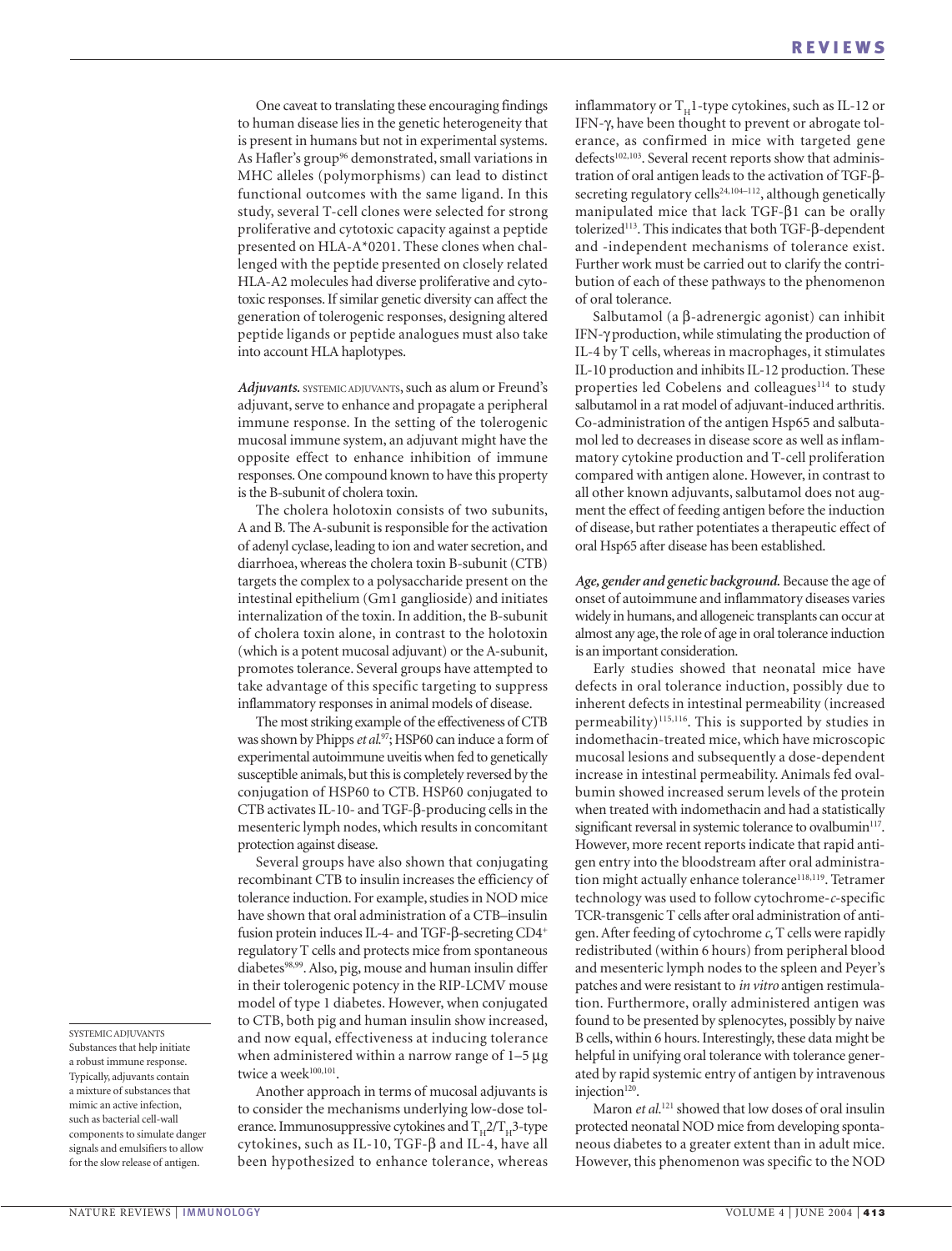| Table 3   Oral tolerance in human diseases |                                                   |                                                                                                                                                           |                                |                                                                                                                        |                   |  |  |
|--------------------------------------------|---------------------------------------------------|-----------------------------------------------------------------------------------------------------------------------------------------------------------|--------------------------------|------------------------------------------------------------------------------------------------------------------------|-------------------|--|--|
| <b>Disease</b>                             | Oral antigen                                      | <b>Dose</b>                                                                                                                                               | Prophylactic<br>or therapeutic | <b>Outcome</b>                                                                                                         | <b>References</b> |  |  |
| Food allergy                               | Allergen                                          | Increasing dose over time                                                                                                                                 | Therapeutic                    | About 80% of patients are<br>successfully desensitized                                                                 | 130               |  |  |
| Autoimmune<br>uveitis                      | Sequestered<br>retinal antigens,<br>HLA-B27PD     | 4 mg capsules 3 times a week for<br>12 weeks                                                                                                              | Therapeutic                    | Marginal clinical benefit.<br>All patients relapsed after<br>cessation of treatment                                    | 131,132           |  |  |
|                                            | Retinal S-antigen,<br>soluble retinal<br>antigens | 30 mg S-antigen or 50 mg soluble<br>retinal antigens or both.<br>Decreasing dose, starting from 3 times<br>a week for 8 weeks, ending with once<br>a week | Therapeutic                    | No benefit, with possible<br>exacerbation of disease in<br>patients receiving a mixture<br>of soluble retinal antigens | 133               |  |  |
| Rheumatoid<br>arthritis                    | Collagen                                          | 0.1 mg bovine type II collagen<br>daily for 1 month, followed by<br>0.5 mg daily for 6 months                                                             | Therapeutic                    | No benefit                                                                                                             | 135               |  |  |
|                                            |                                                   | 20, 100, 500 or 2,500 µg chicken<br>type II collagen daily for 24 weeks                                                                                   | Therapeutic                    | Clinically significant response<br>at 20 µg dose                                                                       | 136               |  |  |
|                                            |                                                   | 0.05, 0.5 or 5 mg bovine type II<br>collagen daily for 6 months                                                                                           | Therapeutic                    | Response at 0.5 mg                                                                                                     | 137               |  |  |
|                                            |                                                   | 0.5 mg bovine type II collagen daily<br>for 3 months                                                                                                      | Therapeutic                    | Response at 0.5 mg                                                                                                     | 138               |  |  |
|                                            |                                                   | 0.1 mg chicken type II collagen daily<br>for 1 month, followed by 0.5 mg for<br>2 months                                                                  | Therapeutic                    | Improvement in most clinical<br>measures, 4 out of 28 patients<br>had complete remission                               | 139               |  |  |
| Type 1 diabetes Insulin                    |                                                   | 7.5 mg insulin                                                                                                                                            | Prophylactic                   | No benefit                                                                                                             | $\star$           |  |  |
|                                            |                                                   | 2.5 mg or 7.5 mg insulin                                                                                                                                  | Therapeutic                    | No benefit                                                                                                             | 140               |  |  |
| Multiple sclerosis Myelin                  |                                                   | 300 mg bovine myelin                                                                                                                                      | Therapeutic                    | No clinically significant benefit                                                                                      | 52,141            |  |  |

\*For trial results see National Institutes of Health News website in Further Information. In contrast to experimental animal models, most human clinical trials have attempted to induce oral tolerance after the onset of disease (therapeutically). Treatments are prophylactic if the regimen of oral feeding is begun prior to the onset of clinical disease, whereas they are therapeutic if oral tolerance is initiated after the onset of disease. HLA-B27PD, HLA-B27 mimetope.

> model, as oral feeding of PLP or MOG to neonates had no protective effect against the induction of EAE. In fact, in the EAE model, two groups have shown that early administration of MBP can exacerbate disease. Oral administration of MBP during the neonatal period to susceptible rats increased EAE clinical disease score<sup>122</sup>. This exacerbation slowly diminished if feeding was delayed. At the onset of adulthood (6 weeks of age), oral administration of MBP had a protective role against EAE induction. Melo et al.<sup>123</sup> described a similar enhancement of EAE in mice when guinea pig MBP was inoculated nasally during early life<sup>123</sup>. This immunostimulatory effect of nasal administration also gradually diminished in adult life and was indistinguishable from controls in 8–11-month-old mice. These studies highlight possible dangers in attempting oral tolerance induction in young children.

> Many animal models, such as NOD mice, have a strong genetic predisposition to the development of disease. Analogous genetic variability might dictate tolerogenic immune responses as well. Russo *et al.*<sup>124</sup> compared the ability of two mouse strains that are susceptible to experimental asthma for their responsiveness to oral tolerance. BALB/c mice develop asthma in an IL-4-dependent manner, whereas BP2 mice develop airway hyperreactivity with high levels of IL-5 production and greater eosinophilia. Despite these differences, both strains of mice had suppressed allergic airway responses with decreased airway eosinophilia and immunoglobulin levels after oral

feeding of allergen. These data indicate that, even in genetically complex diseases, treatment by oral tolerance might still be useful.

Most autoimmune diseases have a greater incidence in women, so gender differences might also have a role in oral tolerance. Bebo *et al.*<sup>125</sup> fed B10.PL mice with the MBP NAc1–11 peptide or a high-affinity analogue NAc1-11[Tyr4] and then attempted to induce EAE<sup>125</sup>. Female B10.PL mice are normally unresponsive to the induction of oral tolerance<sup>126</sup>, but male mice showed marked protection when fed the high-affinity peptide analogue. Interestingly, this protection was lost if males were castrated prior to feeding. This indicates that sex hormones might also contribute to the phenomenon of oral tolerance.

# **Oral tolerance in human disease**

Tolerance studies in normal healthy adults have been hindered by a lack of suitable neo-antigens. These antigens must be non-toxic, capable of being ingested and rarely encountered by the general population, such that immune responses can be compared between naive and orally tolerized individuals. Husby *et al.*<sup>127</sup> used keyhole limpet haemacyanin (KLH) to confirm the principle that oral tolerance to fed antigens could be established in humans. Eight adults were tolerized after ingestion of KLH at 50 mg per day for a total of 10 days. *In vitro* T-cell recall responses to KLH were inhibited, albeit with wide variability. Interestingly, serum immunoglobulin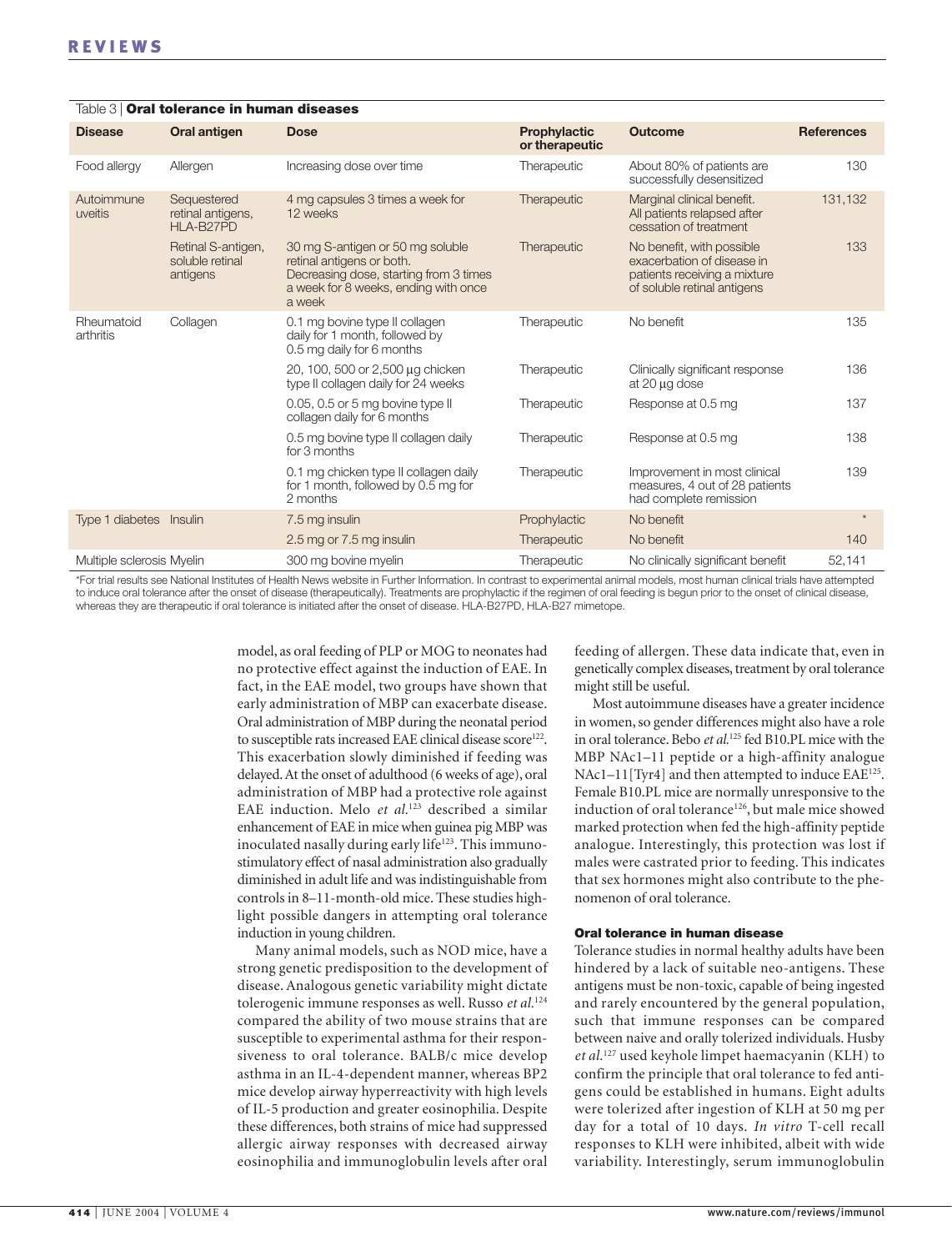titres of KLH-specific IgG and IgM, and secretory KLH-specific IgA titres seemed to be increased by the oral administration of KLH, demonstrating a dichotomy between the T- and B-cell responses to oral antigens. A second, more recent study<sup>128</sup> has confirmed that oral tolerance can be generated to orally administered antigen in normal humans. Together, these studies indicate that oral tolerance can be induced in humans, but indicate a greater benefit of oral tolerance in treating cell-mediated or  $T_H$ 1-type inflammatory/autoimmune diseases, while potentially aggravating diseases, such as food allergy, systemic lupus erythematosus or glomerulonephritis, that are mediated by humoral or  $T_H$ 2-type responses.

The obvious conclusion that can be drawn from the oral tolerance trials in normal human individuals and from the discussion of animal models is that the mechanisms behind oral tolerance are complex. Translation of oral tolerance from animal models to human disease must take into account not only issues relating to dose, antigen selection and age, but also genetic and environmental diversity. In addition, the effects of disease heterogeneity (genetic variability) and concomitant immunomodulatory medications must be considered. Indeed, the wide gap in the translation of studies in inbred mouse systems to humans has been confirmed by the limited number of human clinical trials carried out so far. In the following sections, we provide a comprehensive review of the use of oral tolerance in human diseases (TABLE 3). In all cases, except one (the diabetes prevention trial type 1, DPT-1), oral tolerance was used therapeutically. This is in contrast to most of the data from animal models discussed in the previous section, in which tolerance was induced prophylactically. Where possible, the lessons from both successes and failures are highlighted.

*Food allergy.* Several attempts have been made to lessen allergic responses by the feeding of allergen. The caveat here is that even minimal exposure to many food allergens (such as peanuts) can result in anaphylaxis. Classical immunotherapy protocols in food allergy use increasing doses of antigen that are administered subcutaneously, but the results of such approaches are variable<sup>129</sup>. In a recent clinical trial, allergen was fed to 59 patients with food allergy and their responses were compared with those of 16 controls who had not been treated<sup>130</sup>. The desensitization protocol used in this oral immunotherapy protocol involved an increasing dose of allergen, in some cases starting from nanogram quantities and increasing to gram quantities over the course of several months. Oral administration of a specific patient's allergen successfully desensitized ~80% of patients who could complete the study, whereas untreated patients showed no change in allergic status. No difference was found when patients were stratified by age. Finally, successfully treated patients could maintain the tolerogenic state by occasional oral exposure to the allergen.

This study indicates a possible role for oral tolerance in treating allergy, although the optimal dose to induce tolerance to individual allergens still needs to be determined. This could potentially decrease the length of time necessary for desensitization. Indeed, over the course of treatment in this study<sup>130</sup>, 12 out of 59 patients were lost due to poor compliance.

*Autoimmune uveitis.* One small uncontrolled trial for the treatment of uveitis by administration of a MIMETOPE of sequestered retinal antigens (HLA-B27PD) showed marginal clinical improvement among nine patients given 4 mg of encapsulated peptide three times a week for 12 weeks<sup>131,132</sup>. However, all patients relapsed after the cessation of treatment. Together with the previous study, these data indicate that once tolerance is established in humans, it must be maintained by continued exposure to the antigen.

Two additional trials have also been carried out using oral tolerance in uveitis. The first trial tested 45 patients with purified retinal S-antigen, soluble retinal antigens or a combination of the two compared with placebo<sup>133</sup>, whereas in the second trial, small doses of collagen (60  $\mu$ g and 540  $\mu$ g) were fed to 13 patients with uveitis associated with juvenile rheumatoid arthritis<sup>134</sup>. Neither of these trials showed a statistically significant benefit, nor were any toxic effects observed (although potential exacerbation of disease was found in one study133 with patients fed the retinal mixture). Although the clinical benefit remains unclear, the second trial does suggest that oral tolerance can be safely used in children.

*Rheumatoid arthritis.* As suggested by mouse models, human studies in rheumatoid arthritis have highlighted the narrow dose range that can induce tolerance. One large multi-centre double-blind placebo-controlled trial showed no disease improvement in 190 patients that were fed 0.1 mg of bovine type II collagen daily for one month, followed by 0.5 mg per day for five months<sup>135</sup>. By contrast, Barnett *et al.*<sup>136</sup> showed a statistically and clinically significant effect at a dose of 20 µg but not 100 µg of chicken type II collagen. Additional smaller trials have shown some effectiveness at doses of 0.1 mg and 0.5 mg per day<sup>137-139</sup>.

Differences in the results of these trials might be attributable to several factors: antigen source (bovine versus chicken type II collagen) and formulation, or concomitant use of medications. In the trial in which tolerance induction was unsuccessful<sup>135</sup>, patients were allowed to remain on all medications, including steroids and non-steroidal anti-inflammatory drugs (NSAIDs), as well as disease-modifying antirheumatic drugs (DMARDs). However, in the trials that showed some success<sup>136-138</sup>, patients were required to cease all DMARDs but, in some cases, were allowed to continue steroid or NSAID use. Little is known about the effects of immunomodulatory medications on oral tolerance and no rigorous studies have been reported in humans. One report in mice, as discussed previously, showed a decrease in oral tolerance after treatment

MIMETOPE

An epitope that structurally resembles another. Epitopes are three-dimensional structural motifs recognized by antibodies or by T-cell receptors (in the context of MHC). Similar or identical three-dimensional structures can be created by different peptides or synthetic compounds and can mimic the activity of the original antigen.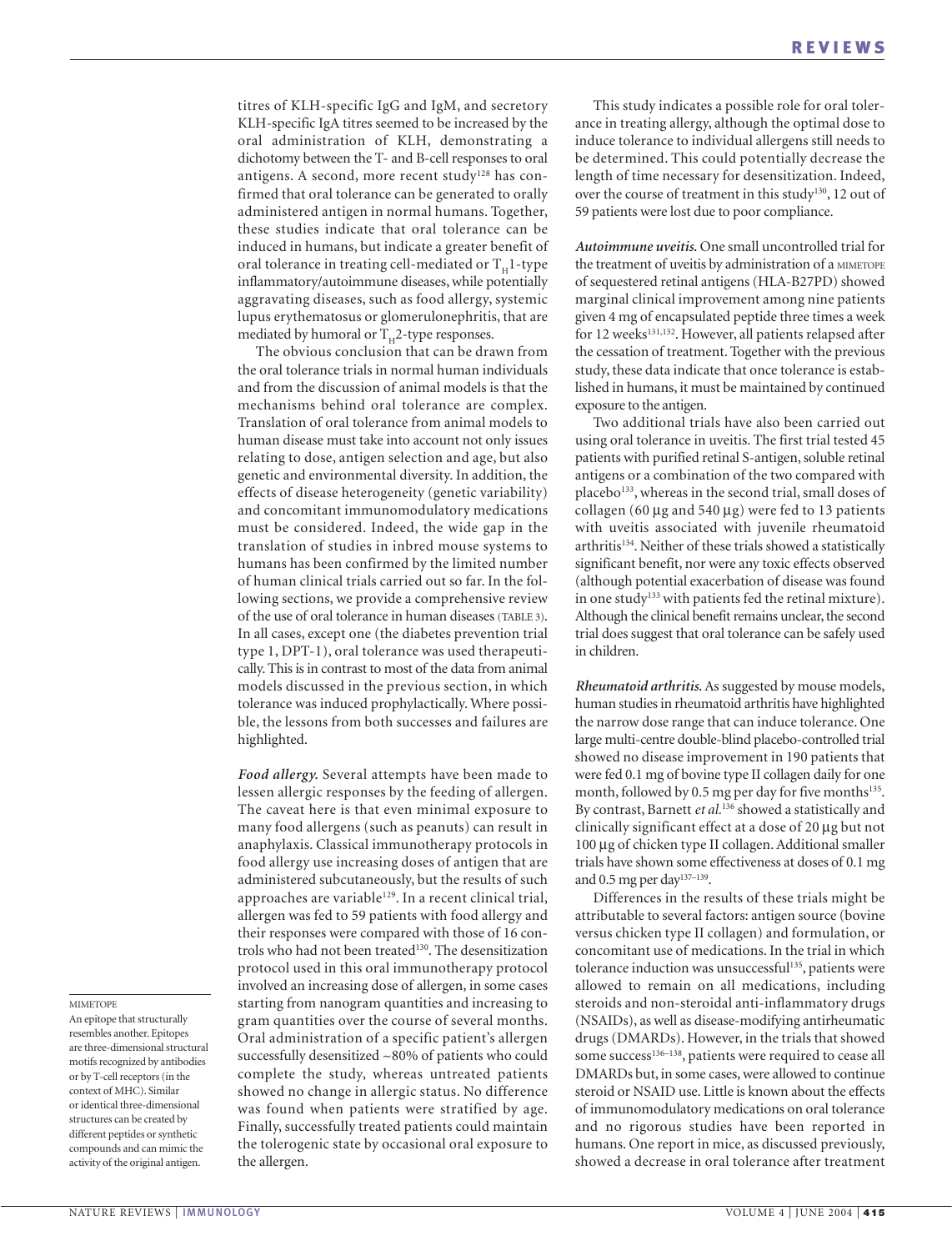# Box 1 | **Unanswered questions in oral tolerance**

# **Therapeutic versus prophylactic**

**Can oral tolerance be used to treat human diseases (therapeutically) or only used prophylactically?**

# **Disease specificity**

**How will disease-specific factors affect oral tolerance?**

**How can tolerance be better targeted to the site of disease (for example, the joints in rheumatoid arthritis)?**

**Would certain diseases be better treated by inducing tolerance through other routes of administration (for example, the use of anterior-chamber-associated immune deviation in autoimmune uveitis)?**

# **Background genetics**

**Will oral tolerance have to be tailored to specific HLA haplotypes? Do all individuals have an equal potential to generate regulatory T cells? Isthere an inherent defect in tolerance in individuals with autoimmune or chronic inflammatory conditions because of other background genes (for example, costimulatory molecules)?**

# **Optimal doses for each antigen**

**Isthe optimal dose the same or different for each antigen (for example, myelin versus insulin versus synthetic peptides)?**

**Are certain antigens more tolerogenic?**

# **Bystander suppression and other mechanisms of tolerance**

**Does bystander suppression exist in humans?**

**What are the antigen-presenting cells involved in tolerance induction? Dendritic cells, B cells, macrophages, epithelial cells or others?**

**What are the effector cells and mechanisms involved in oral tolerance? Regulatory-cell subsets; contact-dependent and -independent mechanisms of suppression; innate immune mediators?**

### **Other factors**

**What are the effects of immunomodulatory factors or pharmaceuticals on oral tolerance: adjuvants (Flt3 ligand, salbutamol or cholera toxin, for example), steroids or non-steroidal anti-inflammatory drugs?**

> with the non-steroidal drug indomethacin, potentially due to increased intestinal permeability caused by the drug<sup>117</sup>. Until more information is available, interpretations of failed trials will be incomplete.

> *Type 1 diabetes.* Although the efforts described so far have focused on the therapeutic induction of low-dose tolerance, the DPT-1 chose to attempt prophylactic tolerance in genetically predisposed patients at moderate risk of developing type 1 diabetes (see Further Information website for trial results). Unfortunately, oral administration of insulin at 7.5 mg per day failed to reduce the risk of developing disease, although there was no exacerbation of disease either.

> In patients diagnosed with diabetes, oral insulin also failed to show any clinical benefit. 131 patients who met the World Health Organisation criteria for type 1 diabetes were fed 2.5 mg or 7.5 mg of insulin or a placebo. No differences were found between any of the groups in any of the diabetes parameters measured in this study<sup>140</sup>.

> *Multiple sclerosis.* Attempts to use oral tolerance for the treatment of multiple sclerosis held much promise based on the results of studies in EAE, but they have so far produced disappointing results in humans. An

initial trial in 30 patients who were fed capsules containing 300 mg of bovine myelin showed no differences between myelin-fed and placebo-fed patients<sup>141</sup>. Another trial found increases in the number of TGF-βsecreting cells in peripheral blood of patients given oral myelin, but this objective measure did not correlate with a significant clinical benefit<sup>52</sup>. Subcutaneous injection of the peptide analogue, copolymer 1, has been shown, in several large clinical trials, to be effective in preventing relapses and reducing the severity of clinical disease, when compared with the placebo<sup>142</sup>. It remains to be seen whether oral copolymer 1 shows any efficacy in treating patients with multiple sclerosis.

# **Concluding remarks**

Successful use of oral tolerance in treating human diseases will require a more detailed understanding of the underlying mechanisms behind the phenomenon. Although the field continues to progress rapidly, several key issues remain poorly understood and need to be addressed before this approach is ready for human use. Some of these are listed in BOX 1.

The key issue remains the translation of what is known in mouse models to human subjects. Tolerance is not synonymous in both species. Some studies in humans have indicated that the immune response can be deviated after the feeding of antigen, but this clearly needs to be evaluated more rigorously. Although studies in animal models can provide valuable clues, only direct studies in human subjects will provide appropriate answers.

In addition, some caution must be taken to prevent the aggravation or even initiation of disease. For example, in a model of type 1 diabetes, the oral administration of autoantigen induced disease<sup>143</sup>. Using transgenic mice that express ovalbumin under the rat insulin promoter, the investigators created a susceptible host by transferring T cells expressing a transgenic TCR specific for ovalbumin (OT-1 cells) to these mice. These mice did not spontaneously develop disease, but rather developed diabetes only after ingesting a 20 mg dose of ovalbumin. Experimentally, this model resembles the prophylactic high doses given to moderate-risk individuals in the DPT-1. However, oral administration of insulin in the DPT-1 did not lead to increased development of diabetes in these genetically susceptible individuals. Still, some evidence from human clinical trials supports caution. In the allergy trial carried out by Patriarcha *et al.*<sup>130</sup> discussed above, 9 out of 47 patients treated orally with allergen withdrew due to uncontrollable allergic complications.

Future work must clearly and carefully elucidate mechanisms of induction and maintenance of tolerance. Furthermore, defined animal models must be more meticulously translated to normal human subjects. Despite the disappointments in human clinical trials, oral administration of antigen to prevent autoimmune/inflammatory disease, as well as to delay tissue-graft rejection, remains a worthwhile and tantalizing goal.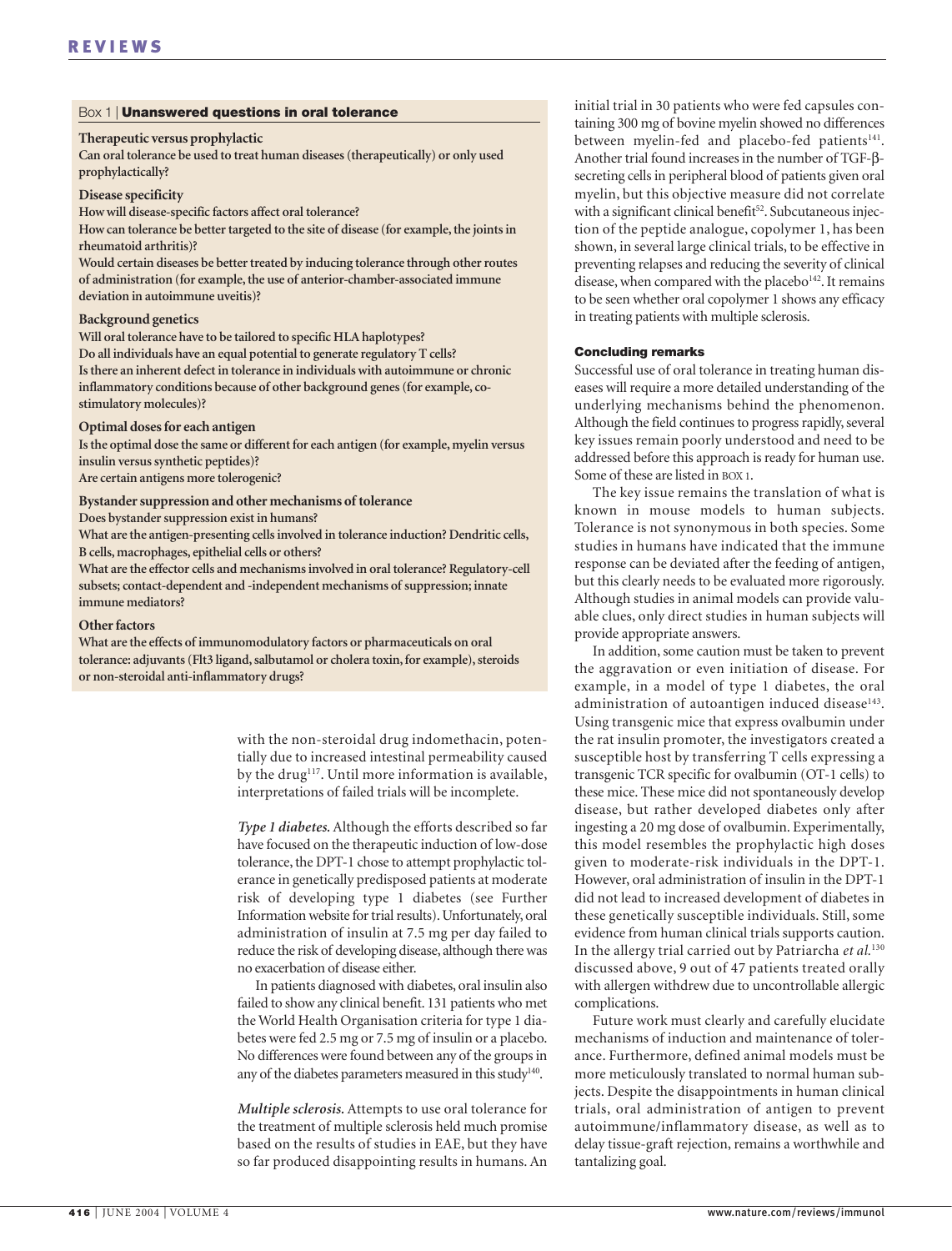- Janeway, C. A., Jr, Travers, P., Walport, M. & Shlopov, B. V. *Immunobiology*. (Garland Publishing, New York, 2001).
- 2. Chase, M. W. Inhibition of experimental drug allergy by prior feeding of the sensitizing agent. *Proc. Soc. Exp. Biol*. **61**, 257–259 (1946). **A landmark paper regarding the existence of oral**

#### **tolerance and the fact that different routes of administration lead to distinct immune responses.**

- 3. Boyaka, P. N. *et al.* Therapeutic manipulation of the immune system: enhancement of innate and adaptive mucosal immunity. *Curr. Pharm. Des.* **9**, 1965–1972 (2003).
- 4. Macaubas, C., DeKruyff, R. H. & Umetsu, D. T. Respiratory tolerance in the protection against asthma. *Curr. Drug Targets Inflamm. Allergy* **2**, 175–186 (2003).
- 5. Knolle, P. A. & Gerken, G. Local control of the immune response in the liver. *Immunol. Rev.* **174**, 21–34 (2000).
- 6. Stein-Streilein, J. & Streilein, J. W. Anterior chamber associated immune deviation (ACAID): regulation, biological relevance, and implications for therapy. *Int. Rev. Immunol.* **21**, 123–152 (2002).
- 7. Mowat, A. M. Anatomical basis of tolerance and immunity to intestinal antigens. *Nature Rev. Immunol.* **3**, 331–341 (2003).
- 8. Janssens, S. & Beyaert, R. Role of Toll-like receptors in pathogen recognition. *Clin. Microbiol. Rev.* **16**, 637–646 (2003).
- 9. Inohara, N. & Nunez, G. NODs: intracellular proteins involved in inflammation and apoptosis. *Nature Rev. Immunol.* **3**, 371–382 (2003).
- 10. *Report of the Task Group on Reference Man*. (Eds Snyder, W. S. *et al*.) (Pergamon, New York, 1975).
- van de, W. Y. *et al.* Delineation of a CD1d-restricted antigen presentation pathway associated with human and mouse intestinal epithelial cells. *Gastroenterology* **124**, 1420–1431  $(2003)$
- Allez, M., Brimnes, J., Dotan, I. & Mayer, L. Expansion of CD8+ T cells with regulatory function after interaction with intestinal epithelial cells. *Gastroenterology* **123**, 1516–1526 (2002).
- 13. Grdic, D., Hornquist, E., Kjerrulf, M. & Lycke, N. Y. Lack of local suppression in orally tolerant CD8-deficient mice reveals a critical regulatory role of CD8+ T cells in the normal gut mucosa. *J. Immunol.* **160**, 754–762 (1998).
- 14. Chen, Y., Inobe, J. & Weiner, H. L. Induction of oral tolerance to myelin basic protein in CD8-depleted mice: both CD4+ and CD8+ cells mediate active suppression. *J. Immunol.* **155**, 910–916 (1995).
- 15. Lider, O., Santos, L. M., Lee, C. S., Higgins, P. J. & Weiner, H. L. Suppression of experimental autoimmune encephalomyelitis by oral administration of myelin basic protein. II. Suppression of disease and *in vitro* immune responses is mediated by antigen-specific CD8+ T lymphocytes. *J. Immunol.* **142**, 748–752 (1989).
- 16. Barone, K. S., Jain, S. L. & Michael, J. G. Effect of *in vivo* depletion of CD4+ and CD8+ cells on the induction and maintenance of oral tolerance. *Cell. Immunol.* **163**, 19–29  $(1995)$
- 17. Garside, P., Steel, M., Liew, F. Y. & Mowat, A. M. CD4+ but not CD8+ T cells are required for the induction of oral tolerance. *Int. Immunol.* **7**, 501–504 (1995).
- 18. Vistica, B. P. *et al.* CD8 T cells are not essential for the induction of 'low-dose' oral tolerance. *Clin. Immunol. Immunopathol.* **78**, 196–202 (1996).
- 19. Callery, M. P., Kamei, T. & Flye, M. W. The effect of portacaval shunt on delayed-hypersensitivity responses following antigen feeding. *J. Surg. Res.* **46**, 391–394 (1989).
- 20. Fan, T. X. *et al.* Successful allogeneic bone marrow transplantation (BMT) by injection of bone marrow cells via portal vein: stromal cells as BMT-facilitating cells. *Stem Cells* **19**, 144–150 (2001).
- 21. Jin, T. *et al.* A novel strategy for organ allografts using sublethal (7 Gy) irradiation followed by injection of donor bone marrow cells via portal vein. *Transplantation* **71**, 1725–1731 (2001).
- 22. Wrenshall, L. E. *et al*. Modulation of immune responses after portal venous injection of antigen. *Transplantation* **71**, 841–850 (2001).
- 23. Trop, S. *et al.* Liver-associated lymphocytes expressing NK1. 1 are essential for oral immune tolerance induction in a murine model. *Hepatology* **29**, 746–755 (1999).
- 24. Santos, L. M., al Sabbagh, A., Londono, A. & Weiner, H. L. Oral tolerance to myelin basic protein induces regulatory TGF-β-secreting T cells in Peyer's patches of SJL mice. *Cell. Immunol.* **157**, 439–447 (1994). **The first demonstration that TGF-**β **has an important**

#### **role in the induction of oral tolerance. Importantly, TGF-**β **is also the switch factor for the mucosal immunoglobulin soluble IgA.**

25. Jeurissen, S. H., Sminia, T. & Kraal, G. Selective emigration of suppressor T cells from Peyer's patches. *Cell. Immunol.* **85**, 264–269 (1984).

- 26. Ngan, J. & Kind, L. S. Suppressor T cells for IgE and IgG in Peyer's patches of mice made tolerant by the oral administration of ovalbumin. *J. Immunol.* **120**, 861–865 (1978).
- 27. Kunkel, D., Kirchhoff, D., Nishikawa, S., Radbruch, A. & Scheffold, A. Visualization of peptide presentation following oral application of antigen in normal and Peyer's patchesdeficient mice. *Eur. J. Immunol.* **33**, 1292–1301 (2003).
- 28. Mowat, A. M. The role of antigen recognition and suppressor cells in mice with oral tolerance to ovalbumin. *Immunology* **56**, 253–260 (1985).
- 29. Mowat, A. M., Thomas, M. J., Mackenzie, S. & Parrott, D. M. Divergent effects of bacterial lipopolysaccharide on immunity to orally administered protein and particulate antigens in mice. *Immunology* **58**, 677–683 (1986).
- 30. Spahn, T. W. *et al.* Induction of oral tolerance to cellular immune responses in the absence of Peyer's patches. *Eur. J. Immunol.* **31**, 1278–1287 (2001).
- Rescigno, M. et al. Dendritic cells express tight junction proteins and penetrate gut epithelial monolayers to sample bacteria. *Nature Immunol.* **2**, 361–367 (2001).
- 32. Viney, J. L., Mowat, A. M., O'Malley, J. M., Williamson, E. & Fanger, N. A. Expanding dendritic cells *in vivo* enhances the induction of oral tolerance. *J. Immunol.* **160**, 5815–5825 (1998).
- 33. Scheinecker, C., McHugh, R., Shevach, E. M. & Germain, R. N. Constitutive presentation of a natural tissue autoantigen exclusively by dendritic cells in the draining lymph node. *J. Exp. Med.* **196**, 1079–1090 (2002).
- 34. Huang, F. P. *et al.* A discrete subpopulation of dendritic cells transports apoptotic intestinal epithelial cells to T cell areas of mesenteric lymph nodes. *J. Exp. Med.* **191**, 435–444 (2000).
- 35. Spahn, T. W. *et al.* Mesenteric lymph nodes are critical for the induction of high-dose oral tolerance in the absence of Peyer's patches. *Eur. J. Immunol.* **32**, 1109–1113 (2002).
- 36. Suh, E. D. *et al.*Splenectomy abrogates the induction of oral tolerance in experimental autoimmune uveoretinitis. *Curr. Eye Res.* **12**, 833–839 (1993).
- 37. Takahashi, M. *et al.* Requirement for splenic CD4+ T cells in the immune privilege of the anterior chamber of the eye. *Clin. Exp. Immunol.* **116**, 231–237 (1999).
- 38. Streilein, J. W. & Niederkorn, J. Y. Induction of anterior chamber-associated immune deviation requires an intact, functional spleen. *J. Exp. Med.* **153**, 1058–1067 (1981).
- 39. Mitchison, N. A. Induction of immunological paralysis in two zones of dosage. *Proc. R. Soc. Lond. B Biol. Sci.* **161**, 275–292 (1964).
- 40. Friedman, A. & Weiner, H. L. Induction of anergy or active suppression following oral tolerance is determined by antigen dosage. *Proc. Natl Acad. Sci. USA* **91**, 6688–6692 (1994).

**The first study to raise the issue that dose of antigen can determine the type of tolerance generated (low doses result in suppression; high doses result in anergy/deletion).**

- 41. Yoshida, T., Hachimura, S. & Kaminogawa, S. The oral administration of low-dose antigen induces activation followed by tolerization, while high-dose antigen induces tolerance without activation. *Clin. Immunol. Immunopathol.* **82**, 207–215 (1997).
- 42. Faria, A. M. *et al.* Oral tolerance induced by continuous feeding: enhanced upregulation of transforming growth factor-β/interleukin-10 and suppression of experimental autoimmune encephalomyelitis. *J. Autoimmun.* **20**, 135–145 (2003).
- 43. Bitar, D. M. & Whitacre, C. C. Suppression of experimental autoimmune encephalomyelitis by the oral administration of myelin basic protein. *Cell. Immunol.* **112**, 364–370 (1988).
- 44. Whitacre, C. C., Gienapp, I. E., Orosz, C. G. & Bitar, D. M. Oral tolerance in experimental autoimmune encephalomyelitis. III. Evidence for clonal anergy. *J. Immunol.* **147**, 2155–2163 (1991).
- 45. Chen, Y. *et al.* Peripheral deletion of antigen-reactive T cells in oral tolerance. *Nature* **376**, 177–180 (1995).
- 46. Marth, T., Zeitz, Z., Ludviksson, B., Strober, W. & Kelsall, B. Murine model of oral tolerance. Induction of Fas-mediated apoptosis by blockade of interleukin-12. *Ann. NY Acad. Sci.* **859**, 290–294 (1998).
- 47. Appleman, L. J. & Boussiotis, V. A. T cell anergy and co-stimulation. *Immunol. Rev.* **192**, 161–180 (2003).
- Zhang, X., Izikson, L., Liu, L. & Weiner, H. L. Activation of CD25+CD4+ regulatory T cells by oral antigen administration. *J. Immunol.* **167**, 4245–4253 (2001).
- 49. Weiner, H. L. Induction and mechanism of action of transforming growth factor-β-secreting  $T_H$ 3 regulatory cells. *Immunol. Rev.* **182**, 207–214 (2001).
- 50. Thorstenson, K. M. & Khoruts, A. Generation of anergic and potentially immunoregulatory CD25+CD4+ T cells *in vivo* after induction of peripheral tolerance with intravenous or oral antigen. *J. Immunol.* **167**, 188–195 (2001).
- 51. Dubois, B. *et al.* Innate CD4+CD25+ regulatory T cells are required for oral tolerance and inhibition of CD8+ T cells mediating skin inflammation. *Blood* **102**, 3295–3301 (2003).
- 52. Fukaura, H. *et al.* Induction of circulating myelin basic protein and proteolipid protein-specific transforming growth factor $β1$ -secreting  $T<sub>u</sub>3 T$  cells by oral administration of myelin in multiple sclerosis patients. *J. Clin. Invest* **98**, 70–77 (1996).
- 53. Inobe, J. *et al.* IL-4 is a differentiation factor for transforming growth factor-β secreting  $T_H$ 3 cells and oral administration of IL-4 enhances oral tolerance in experimental allergic encephalomyelitis. *Eur. J. Immunol.* **28**, 2780–2790 (1998).
- 54. Foussat, A. *et al.* A comparative study between T regulatory type 1 and CD4+CD25+ T cells in the control of inflammation. *J. Immunol.* **171**, 5018–5026 (2003).
- 55. Groux, H*. et al.* A CD4+ T-cell subset inhibits antigen-specific T-cell responses and prevents colitis. *Nature* **389**, 737–742 (1997).

#### **This study identifies a unique subset of regulatory T cells, TR1 cells, which are IL-10-secreting regulatory T cells.**

- 56. Jordan, M. S. *et al.* Thymic selection of CD4+CD25+ regulatory T cells induced by an agonist self-peptide. *Nature Immunol.* **2**, 301–306 (2001).
- 57. Cozzo, C., Larkin, J., III & Caton, A. J. Self-peptides drive the peripheral expansion of CD4+CD25+ regulatory T cells. *J. Immunol.* **171**, 5678–5682 (2003).
- 58. Khattri, R., Cox, T., Yasayko, S. A. & Ramsdell, F. An essential role for Scurfin in CD4+CD25+ T regulatory cells. *Nature Immunol.* **4**, 337–342 (2003).
- Fontenot, J. D., Gavin, M. A. & Rudensky, A. Y. Foxp3 programs the development and function of CD4+CD25+ regulatory T cells. *Nature Immunol.* **4**, 330–336 (2003).
- 60. Bennett, C. L. *et al.* The immune dysregulation, polyendocrinopathy, enteropathy, X-linked syndrome (IPEX) is caused by mutations of FOXP3. *Nature Genet.* **27**, 20–21 (2001).

#### **References 59 and 60 identify a novel transcription factor (FOXP3) that is associated with a major subset of regulatory T cells (CD4+CD25+).**

- 61. Nakamura, K. *et al.* TGF-β1 plays an important role in the mechanism of CD4+CD25+ regulatory T cell activity in both humans and mice. *J. Immunol.* **172**, 834–842 (2004).
- 62. Nagler-Anderson, C., Bober, L. A., Robinson, M. E., Siskind, G. W. & Thorbecke, G. J. Suppression of type II collagen-induced arthritis by intragastric administration of soluble type II collagen. *Proc. Natl Acad. Sci. USA* **83**, 7443–7446 (1986).

#### **The first demonstration in an animal model that feeding of the immunogen before systemic exposure can abrogate disease. This is the foundation on which the human studies were developed.**

- 63. Higgins, P. J. & Weiner, H. L. Suppression of experimental autoimmune encephalomyelitis by oral administration of myelin basic protein and its fragments. *J. Immunol.* **140**, 440–445 (1988).
- 64. Becker, K. J. *et al.* Immunologic tolerance to myelin basic protein decreases stroke size after transient focal cerebral ischemia. *Proc. Natl Acad. Sci. USA* **94**, 10873–10878 (1997).
- 65. Harats, D., Yacov, N., Gilburd, B., Shoenfeld, Y. & George, J. Oral tolerance with heat shock protein 65 attenuates *Mycobacterium tuberculosis*-induced and high-fat-dietdriven atherosclerotic lesions. *J. Am. Coll. Cardiol.* **40**, 1333–1338 (2002).
- 66. Maron, R. *et al.* Mucosal administration of heat shock protein-65 decreases atherosclerosis and inflammation in aortic arch of low-density lipoprotein receptor-deficient mice. *Circulation* **106**, 1708–1715 (2002).
- 67. Samoilova, E. B. *et al.* CTLA-4 is required for the induction of high dose oral tolerance. *Int. Immunol.* **10**, 491–498 (1998).
- 68. Chen, Y. *et al.* Oral tolerance in myelin basic protein T-cell receptor transgenic mice: suppression of autoimmune encephalomyelitis and dose-dependent induction of regulatory cells. *Proc. Natl Acad. Sci. USA* **93**, 388–391 (1996).
- 69. Barone, K. S., Reilly, M. R., Flanagan, M. P. & Michael, J. G. Abrogation of oral tolerance by feeding encapsulated antigen. *Cell. Immunol.* **199**, 65–72 (2000).
- 70. Untersmayr, E. *et al.* Antacid medication inhibits digestion of dietary proteins and causes food allergy: a fish allergy model in BALB/c mice. *J. Allergy Clin. Immunol.* **112**, 616–623 (2003).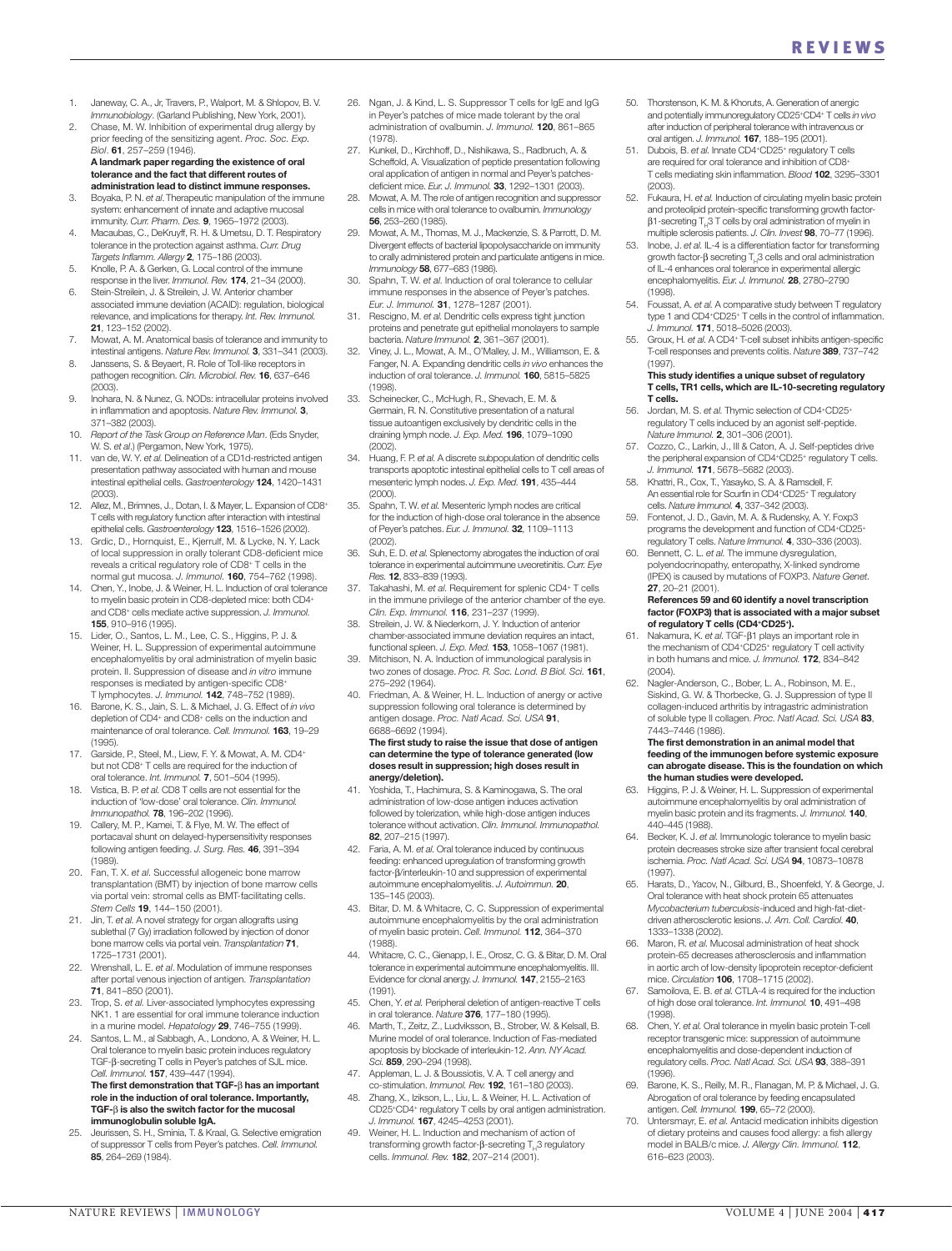- 71. al Sabbagh, A., Miller, A., Santos, L. M. & Weiner, H. L. Antigen-driven tissue-specific suppression following oral tolerance: orally administered myelin basic protein suppresses proteolipid protein-induced experimental autoimmune encephalomyelitis in the SJL mouse. *Eur. J. Immunol.* **24**, 2104–2109 (1994).
- 72. Karpus, W. J., Kennedy, K. J., Smith, W. S. & Miller, S. D. Inhibition of relapsing experimental autoimmune encephalomyelitis in SJL mice by feeding the immunodominant PLP139–151 peptide. *J. Neurosci. Res.* **45**, 410–423 (1996).
- 73. Jorgensen, C., Gedon, E., Jaquet, C. & Sany, J. Gastric administration of recombinant 65 kDa heat shock protein delays the severity of type II collagen induced arthritis in mice. *J. Rheumatol.* **25**, 763–767 (1998).
- 74. Myers, L. K. *et al.* Immunogenicity of recombinant type IX collagen in murine collagen-induced arthritis. *Arthritis Rheum.* **46**, 1086–1093 (2002).
- 75. Zhang, Z. Y., Lee, C. S., Lider, O. & Weiner, H. L. Suppression of adjuvant arthritis in Lewis rats by oral administration of type II collagen. *J. Immunol.* **145**, 2489–2493 (1990).
- 76. Song, F. *et al.* Differences between two strains of myelin basic protein (MBP) TCR transgenic mice: implications for tolerance induction. *J. Autoimmun.* **18**, 27–37 (2002).
- 77. Baggi, F. *et al.* Oral administration of an immunodominant T-cell epitope downregulates  $T_H1/T_H2$  cytokines and prevents experimental myasthenia gravis. *J. Clin. Invest* **104**, 1287–1295 (1999).
- 78. Vrabec, T. R., Gregerson, D. S., Dua, H. S. & Donoso, L. A. Inhibition of experimental autoimmune uveoretinitis by oral administration of S-antigen and synthetic peptides. *Autoimmunity* **12**, 175–184 (1992).
- 79. Nussenblatt, R. B. *et al.* Inhibition of S-antigen induced experimental autoimmune uveoretinitis by oral induction of tolerance with S-antigen. *J. Immunol.* **144**, 1689–1695 (1990).
- 80. Zavazava, N. *et al.* Oral feeding of an immunodominant MHC donor-derived synthetic class I peptide prolongs graft survival of heterotopic cardiac allografts in a high-responder rat strain combination. *J. Leukoc. Biol.* **67**, 793–800 (2000).
- 81. He, Y. G., Mellon, J. & Niederkorn, J. Y. The effect of oral immunization on corneal allograft survival. *Transplantation* **61**, 920–926 (1996).
- 82. Holan, V*. et al.* Induction of specific transplantation immunity by oral immunization with allogeneic cells. *Immunology* **101**, 404–411 (2000).
- 83. Ilan, Y. *et al.* Induction of oral tolerance in splenocyte recipients toward pretransplant antigens ameliorates chronic graft versus host disease in a murine model. *Blood* **95**, 3613–3619 (2000).
- 84. Ishido, N., Matsuoka, J., Matsuno, T., Nakagawa, K. & Tanaka, N. Induction of donor-specific hyporesponsiveness and prolongation of cardiac allograft survival by jejunal administration of donor splenocytes. *Transplantation* **68**, 1377–1382 (1999).
- 85. Nagler, A. *et al.* Oral tolerization ameliorates liver disorders associated with chronic graft versus host disease in mice. *Hepatology* **31**, 641–648 (2000).
- 86. Niederkorn, J. Y. & Mayhew, E. Phenotypic analysis of oral tolerance to alloantigens: evidence that the indirect pathway of antigen presentation is involved. *Transplantation* **73**, 1493–1500 (2002).
- 87. Gorczynski, R. M., Chen, Z., Zeng, H. & Fu, X. M. A role for persisting antigen, antigen presentation, and ICAM-1 in increased renal graft survival after oral or portal vein donor-specific immunization. *Transplantation* **66**, 339–349 (1998).
- 88. Ma, D., Mellon, J. & Niederkorn, J. Y. Oral immunisation as a strategy for enhancing corneal allograft survival. *Br. J. Ophthalmol.* **81**, 778–784 (1997).
- 89. Suto, A. et al. CD4<sup>+</sup>CD25<sup>+</sup> T-cell development is regulated by at least 2 distinct mechanisms. *Blood* **99**, 555–560 (2002).
- 90. Homann, D., Dyrberg, T., Petersen, J., Oldstone, M. B. & Von Herrath, M. G. Insulin in oral immune 'tolerance': a one-amino acid change in the B chain makes the difference. *J. Immunol.* **163**, 1833–1838 (1999).
- 91. Stepkowski, S. M. *et al.* Allochimeric class I MHC proteininduced tolerance by partial TCR engagement requires activation of both CTL4- and common γ-chain-dependent cytokine signals. *Transplantation* **73**, 1227–1235 (2002).
- 92. Stepkowski, S. M., Yu, J., Wang, M. & Kahan, B. D. Induction of tolerance by oral administration of a tolerogenic allochimeric donor/recipient class I MHC protein. *Transplant. Proc.* **31**, 1557 (1999).
- 93. Aharoni, R., Teitelbaum, D., Arnon, R. & Sela, M. Copolymer 1 acts against the immunodominant epitope 82-100 of myelin basic protein by T cell receptor antagonism in addition to major histocompatibility complex blocking. *Proc. Natl Acad. Sci. USA* **96**, 634–639 (1999).
- 94. Maron, R., Slavin, A. J., Hoffmann, E., Komagata, Y. & Weiner, H. L. Oral tolerance to copolymer 1 in myelin basic protein (MBP) TCR transgenic mice: crossreactivity with MBP-specific TCR and differential induction of anti-inflammatory cytokines. *Int. Immunol.* **14**, 131–138 (2002).
- 95. Teitelbaum, D., Arnon, R. & Sela, M. Immunomodulation of experimental autoimmune encephalomyelitis by oral administration of copolymer 1. *Proc. Natl Acad. Sci. USA* **96**, 3842–3847 (1999).
- 96. Lim, D. G., Slavik, J. M., Bourcier, K., Smith, K. J. & Hafler, D. A. Allelic variation of MHC structure alters peptide ligands to induce atypical partial agonistic CD8+ T cell function. *J. Exp. Med.* **198**, 99–109 (2003).
- 97. Phipps, P. A. *et al.* Prevention of mucosally induced uveitis with a HSP60-derived peptide linked to cholera toxin B subunit. *Eur. J. Immunol.* **33**, 224–232 (2003).
- Bergerot, I. et al. A cholera toxoid-insulin conjugate as an oral vaccine against spontaneous autoimmune diabetes. *Proc. Natl Acad. Sci. USA* **94**, 4610–4614  $(1997)$
- 99. Ploix, C. *et al.* Oral administration of cholera toxin B-insulin conjugates protects NOD mice from autoimmune diabetes by inducing CD4+ regulatory T-cells. *Diabetes* **48**, 2150–2156 (1999).
- 100. Bregenholt, S. *et al.* The cholera toxin B subunit is a mucosal adjuvant for oral tolerance induction in type 1 diabetes. *Scand. J. Immunol.* **57**, 432–438 (2003).
- 101. Petersen, J. S. *et al.* Coupling of oral human or porcine insulin to the B subunit of cholera toxin (CTB) overcomes critical antigenic differences for prevention of type I diabetes. *Clin. Exp. Immunol.* **134**, 38–45 (2003).
- 102. Rizzo, L. V. *et al.* IL-4 and IL-10 are both required for the induction of oral tolerance. *J. Immunol.* **162**, 2613–2622 (1999).
- 103. Mowat, A. M., Steel, M., Leishman, A. J. & Garside, P. Normal induction of oral tolerance in the absence of a functional IL-12-dependent IFN-γ signaling pathway. *J. Immunol.* **163**, 4728–4736 (1999).
- 104. Zemann, B. *et al.* Oral administration of specific antigens to allergy-prone infant dogs induces IL-10 and TGF-β expression and prevents allergy in adult life. *J. Allergy Clin. Immunol.* **111**, 1069–1075 (2003).
- 105. Sato, M. N. *et al.* Oral tolerance induction in *dermatophagoides pteronyssinus*-sensitized mice induces inhibition of IgE response and upregulation
- of TGF-β secretion. *J. Interferon Cytokine Res.* **21**, 827–833  $(2001)$ .
- 106. Lundin, B. S. *et al.* Active suppression in orally tolerized rats coincides with *in situ* transforming growth factor-β (TGF-β) expression in the draining lymph nodes. *Clin. Exp. Immunol.* **116**, 181–187 (1999).
- 107. Hafler, D. A. *et al.* Oral administration of myelin induces antigen-specific TGF-β1 secreting T cells in patients with multiple sclerosis. *Ann. NY Acad. Sci.* **835**, 120–131 (1997).
- 108. Haneda, K. *et al.* TGF-β induced by oral tolerance ameliorates experimental tracheal eosinophilia. *J. Immunol.* **159**, 4484–4490 (1997).
- 109. Strober, W. *et al.* Reciprocal IFN-γ and TGF-β responses regulate the occurrence of mucosal inflammation. *Immunol. Today* **18**, 61–64 (1997).
- 110. Ma, C. G. *et al.* Mucosal tolerance to experimental autoimmune myasthenia gravis is associated with<br>downregulation of AChR-specific IFN-γ-expressing T<sub>H</sub>1-like cells and upregulation of TGF-β mRNA in mononuclear cells. *Ann. NY Acad. Sci.* **778**, 273–287 (1996).
- 111. Neurath, M. F. *et al.* Experimental granulomatous colitis in mice is abrogated by induction of TGF-β-mediated oral tolerance. *J. Exp. Med.* **183**, 2605–2616 (1996).
- 112. Miller, A., al Sabbagh, A., Santos, L. M., Das, M. P. & Weiner, H. L. Epitopes of myelin basic protein that trigger TGF-β release after oral tolerization are distinct from encephalitogenic epitopes and mediate epitope-driven bystander suppression. *J. Immunol.* **151**, 7307–7315 (1993).

**A study on bystander suppression in an oral tolerance model. This paper laid the foundation for the concept that the actual definition of the inciting agent/autoantigen in a patient was not important, as regulatory T cells activated in the area of pathology could suppress inflammation/autoreactivity.**

- 113. Barone, K. S., Tolarova, D. D., Ormsby, I., Doetschman, T. & Michael, J. G. Induction of oral tolerance in TGF-β1 null mice. *J. Immunol.* **161**, 154–160 (1998).
- 114. Cobelens, P. M. *et al.* The β2-adrenergic agonist salbutamol potentiates oral induction of tolerance, suppressing adjuvant

arthritis and antigen-specific immunity. *J. Immunol.* **169**, 5028–5035 (2002).

- 115. Strobel, S. & Ferguson, A. Immune responses to fed protein antigens in mice. III. Systemic tolerance or priming is related to age at which antigen is first encountered. *Pediatr. Res.*  **18**, 588–594 (1984).
- 116. Strobel, S. & Ferguson, A. Modulation of intestinal and systemic immune responses to a fed protein antigen, in mice. *Gut* **27**, 829–837 (1986).
- 117. Louis, E. *et al.* Decrease in systemic tolerance to fed ovalbumin in indomethacin-treated mice. *Int. Arch. Allergy Immunol.* **109**, 21–26 (1996).
- 118. Gutgemann, I., Darling, J. M., Greenberg, H. B., Davis, M. M. & Chien, Y. H. A blood-borne antigen induces rapid T–B cell contact: a potential mechanism for tolerance induction. *Immunology* **107**, 420–425 (2002).
- 119. Gutgemann, I., Fahrer, A. M., Altman, J. D., Davis, M. M. & Chien, Y. H. Induction of rapid T cell activation and tolerance by systemic presentation of an orally administered antigen. *Immunity* **8**, 667–673 (1998).
- 120. Liblau, R., Tisch, R., Bercovici, N. & McDevitt, H. O. Systemic antigen in the treatment of T-cell-mediated autoimmune diseases. *Immunol. Today* **18**, 599–604 (1997).
- 121. Maron, R., Guerau-de-Arellano, M., Zhang, X. & Weiner, H. L. Oral administration of insulin to neonates suppresses spontaneous and cyclophosphamide induced diabetes in the NOD mouse. *J. Autoimmun.*  **16**, 21–28 (2001).
- 122. Miller, A., Lider, O., Abramsky, O. & Weiner, H. L. Orally administered myelin basic protein in neonates primes for immune responses and enhances experimental autoimmune encephalomyelitis in adult animals. *Eur. J. Immunol.* **24**, 1026–1032 (1994).
- 123. Melo, M. E., Stevens, D. B., Sercarz, E. E. & Gabaglia, C. R. Nasal instillation of gpMBP can exacerbate murine EAE: effect of mucosal priming is an age-dependent phenomenon. *J. Autoimmun.* **22**, 13–20 (2004).
- 124. Russo, M*. et al.* Suppression of asthma-like responses in different mouse strains by oral tolerance. *Am. J. Respir. Cell Mol. Biol.* **24**, 518–526 (2001).
- 125. Bebo, B. F., Jr. *et al.* Gender differences in protection from EAE induced by oral tolerance with a peptide analogue of MBP-Ac1–11. *J. Neurosci. Res.* **55**, 432–440 (1999).
- 126. Metzler, B. & Wraith, D. C. Mucosal tolerance in a murine model of experimental autoimmune encephalomyelitis. *Ann. NY Acad. Sci.* **778**, 228–242 (1996).
- 127. Husby, S., Mestecky, J., Moldoveanu, Z., Holland, S. & Elson, C. O. Oral tolerance in humans. T cell but not B cell tolerance after antigen feeding. *J. Immunol.* **152**, 4663–4670 (1994).

#### **The first study to show that oral tolerance exists in humans. Tolerance was shown in T cells but not B cells, a finding that distinguishes tolerance in humans from that seen in mice.**

- 128. Kraus, T. A., Toy, L., Chan, L., Childs, J. & Mayer, L. Failure to induce oral tolerance to a soluble protein in patients with inflammatory bowel disease. *Gastroenterology* (in the press).
- 129. Eigenmann, P. A. Future therapeutic options in food allergy. *Allergy* **58**, 1217–1223 (2003).
- 130. Patriarca, G*. et al.* Oral desensitizing treatment in food allergy: clinical and immunological results. *Aliment. Pharmacol. Ther.* **17**, 459–465 (2003).
- 131. Thurau, S. R., Diedrichs-Mohring, M., Fricke, H., Burchardi, C. & Wildner, G. Oral tolerance with an HLA-peptide mimicking retinal autoantigen as a treatment of autoimmune uveitis. *Immunol. Lett.* **68**, 205–212 (1999).
- 132. Thurau, S. R., Diedrichs-Mohring, M., Fricke, H., Arbogast, S. & Wildner, G. Molecular mimicry as a therapeutic approach for an autoimmune disease: oral treatment of uveitis-patients with an MHC-peptide crossreactive with autoantigen — first results. *Immunol. Lett.* **57**, 193–201 (1997).
- 133. Nussenblatt, R. B. *et al.* Treatment of uveitis by oral administration of retinal antigens: results of a phase I/II randomized masked trial. *Am. J. Ophthalmol.* **123**, 583–592 (1997).
- 134. Thompson, D. J., Barron, K. S., Whitcup, S. M. & Robinson, M. R. The safety and efficacy of chicken type II collagen on uveitis associated with juvenile rheumatoid arthritis. *Ocul. Immunol. Inflamm.* **10**, 83–91 (2002).
- 135. McKown, K. M. *et al.* Induction of immune tolerance to human type I collagen in patients with systemic sclerosis by oral administration of bovine type I collagen. *Arthritis Rheum.* **43**, 1054–1061 (2000).
- 136. Barnett, M. L. *et al.* Treatment of rheumatoid arthritis with oral type II collagen. Results of a multicenter, double-blind, placebo-controlled trial. *Arthritis Rheum.* **41**, 290–297 (1998).